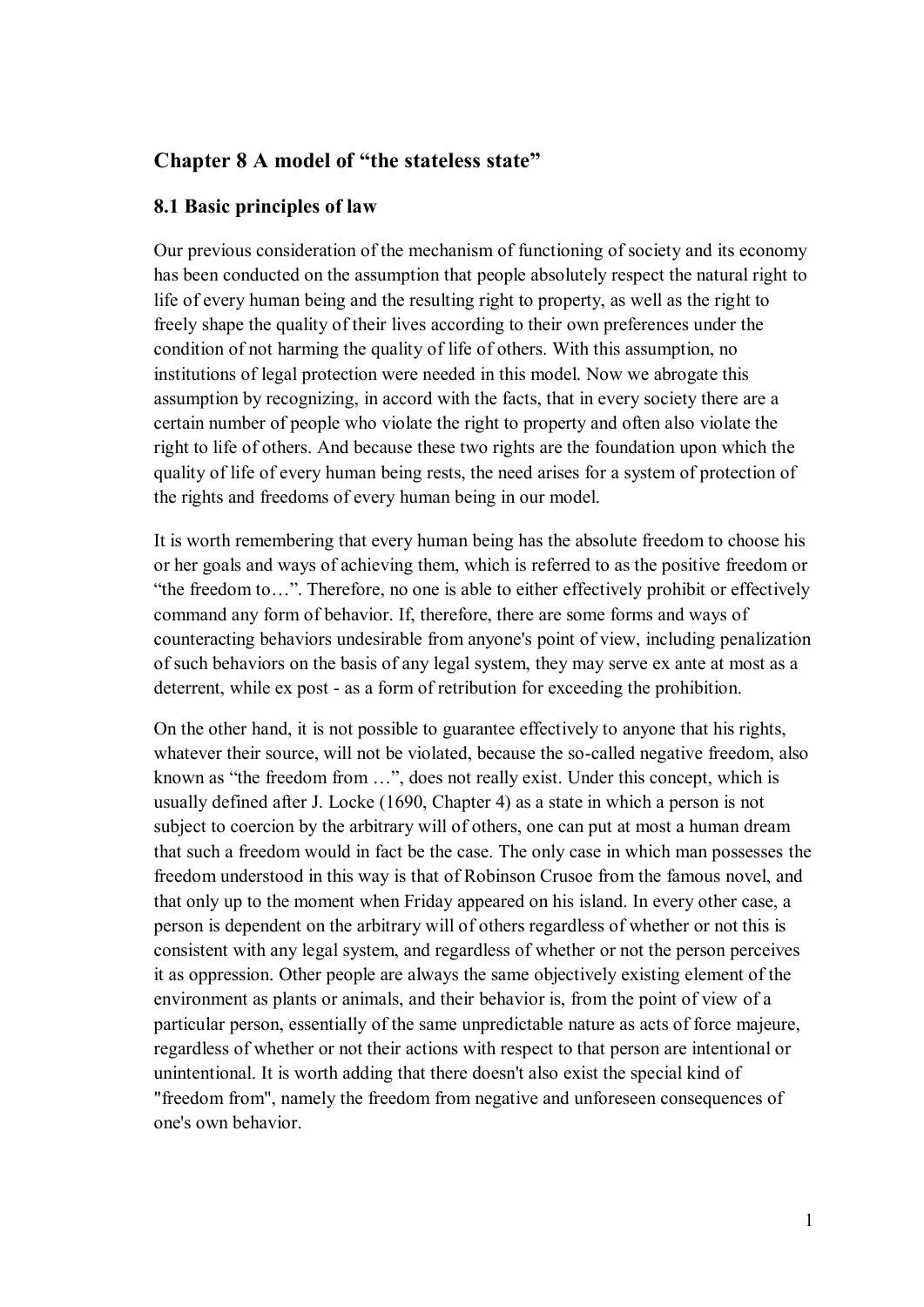Starting from such positions, we now introduce a state into our model, treating it, however, not as an institution that is a subject of law but as a system of legislation and law enforcement. We will call this model "the stateless state". Such an approach results from the axiom assumed at the beginning that the only real person in the material animated world is a human being and only he can be the real subject of rights and duties. The sole task of a legal system understood in this way is to protect the life and property of every person and to protect his right to freely shape the quality of his life according to his own will. The right to such freedom ends where the equally understood freedom of other people begins.

The primary and natural source of property rights, as discussed in paragraph 4.1, is life as a phenomenon, since the fundamental condition for the survival of any living being is the ability to appropriate that which serves to sustain life. Otherwise, the existence of life is not possible. It is for this reason that all living beings defend the ownership of what they have acquired for this purpose. In turn, absolute respect for the right to life and the right of ownership of the results of each person's efforts is the sine qua non condition for the possibility of arranging life in one's own way.

Human beings are distinguished from other living beings primarily by their reflective consciousness and the morality which results from it. Being aware of his own existence, man - or at least some representatives of the Homo sapiens species - is capable of reflecting on the sense of this existence and its conditions, as well as on the role he has to play in his life. For without going into the essence of life itself, it seems to be a means to an end rather than an end in itself. Consequently, the fundamental moral imperative of man is, at the very least, not to prevent others from pursuing that end. Such an attitude seems most appropriate in view of the fact, already mentioned, that no one can know the purposes of other people's behavior without their declaring it.

In our model society, the natural right to life and the concomitant natural right to own the results of one's own efforts form the basis for specific laws. It is created by searching in every conflict situation for solutions that allow everyone to exercise his full rights as long es he does not harm others. The solutions reached, as precedents, become binding law. In this way, the law prohibits and sanctions any behavior that constitutes an attack on the life or quality of life of others. In short, the function of the law in the model of society under consideration here is to punish those who use their freedom in ways that harm the freedom of others. In a legal system constructed in this way, the fact that everyone is unfettered in his positive freedom (freedom to do something) is considered objective, but at the same time sanctions are threatened when the exercise of that freedom results in an infringement of the quality of life of others.

It is worth noting in this context that the strict observance of the right of each person to build the quality of his life according to his preferences subject to the condition of not harming the quality of life of others makes that whoever acts for his own good, thus acts to improve the quality of life of the whole community. The quality of life of a community improves whenever the quality of life of at least one member of that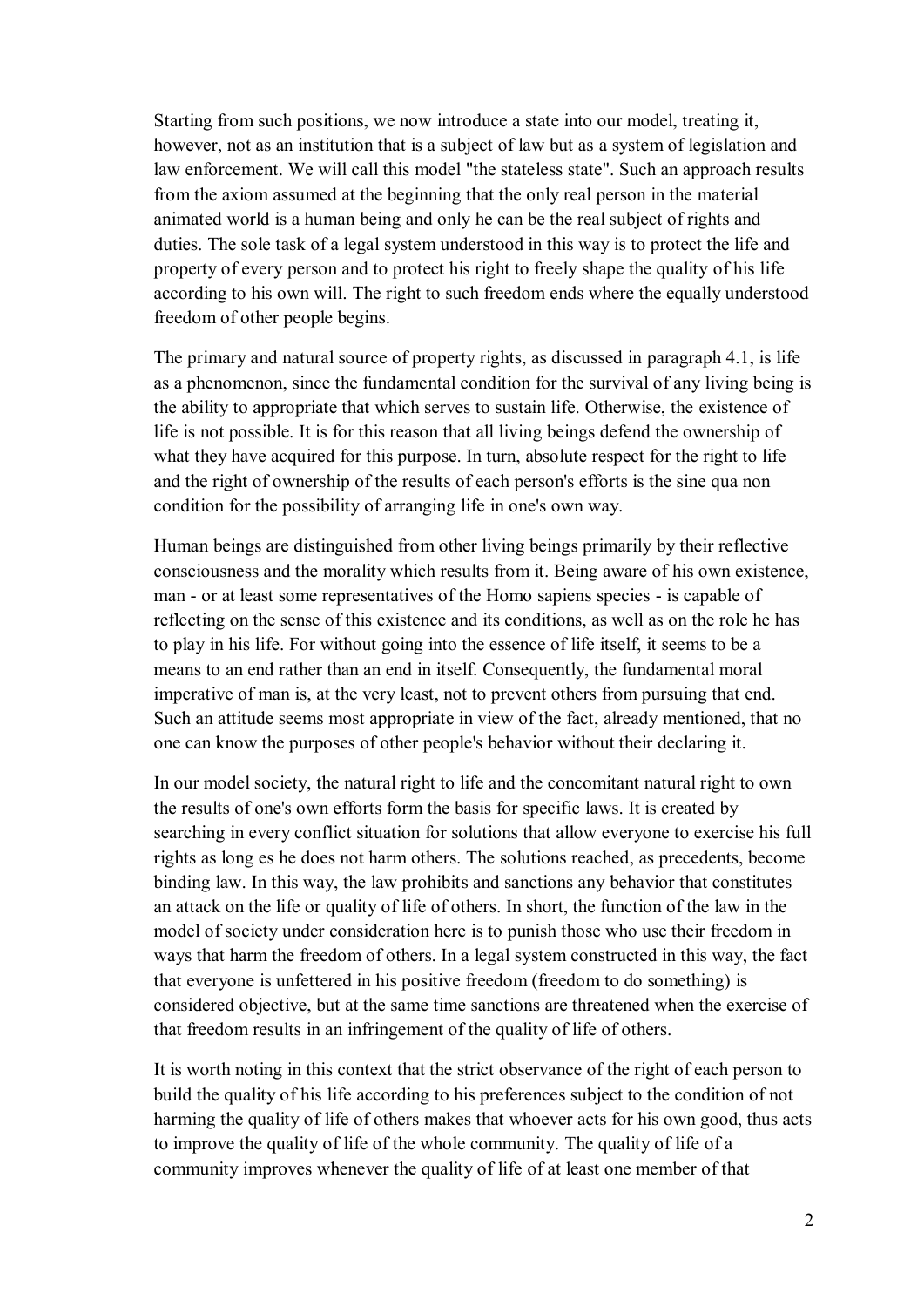community improves, but only if the quality of life of others does not deteriorate as a result. Community improvement activities that forcibly violate this condition are always a disintegrating factor for such a community.

It is obvious that in order to create such a legal system, it is necessary to have adequately prepared people - judges. Without going into the details, we assume that in our model there is some generally accepted system for appointing certain people and entrusting them with the functions of judges. These functions carry with them certain powers of authority. However, for the reasons given above, such powers are limited only to arriving at decisions and thus creating binding laws, and to possibly imposing certain sanctions for their violation. On the other hand, the execution of judgments and court decisions against those who break the law is carried out by people who work (serve) in law enforcement institutions. Court proceedings are initiated in this model only at the request of the injured party or his legal guardian. This conception of the state excludes the expediency and possibility of the existence of more than one state on a global scale $^1$ .

The legal system of the model community described here does not place anyone in a privileged position over others. It also precludes any individual or group of individuals from pursuing any of their goals at the expense of others against their will. On the other hand, this system does not guarantee anyone a healthy life, property, or freedom from the effects of the arbitrary will of others, because - as mentioned above - no one is able to keep such guarantees. The only real task of such a system of law, therefore, is to deter with sanctions attacks on these values and to eliminate with such sanctions those who have knowingly committed such an attack.

For the same reasons why the model of society considered so far has been supplemented with a legal system called "the stateless state", the system of credit money must be modified. So far the model of this system assumed the right of every person to unlimited indebtedness on his settlement account. This resulted from the assumption that each person obeys the basic principle of market exchange, which is the principle of reciprocity, and therefore exercises this right so as not to leave behind unpaid obligations. But now that the assumption of people's absolute honesty has been abrogated, the rules of the system must be modified because the easiest way to violate this principle, that is, to violate in essence the right of ownership, would be to use the payment card as an instrument for extorting goods and services by people with no intention of ever earning an income.

Therefore, we introduce an overdraft limit into our payment system. The amount of this limit depends on the individual creditworthiness of the person. Without going into the technical details, we assume that the system effectively prevents both the defrauding of goods and services with a payment card and the defrauding or stealing of funds from a

 $<sup>1</sup>$  It is, of course, a utopian model, but the assumption that is made at the very beginning allows us to omit</sup> in our deliberations the influence of those factors that result from different political solutions of particular states and political relations between them.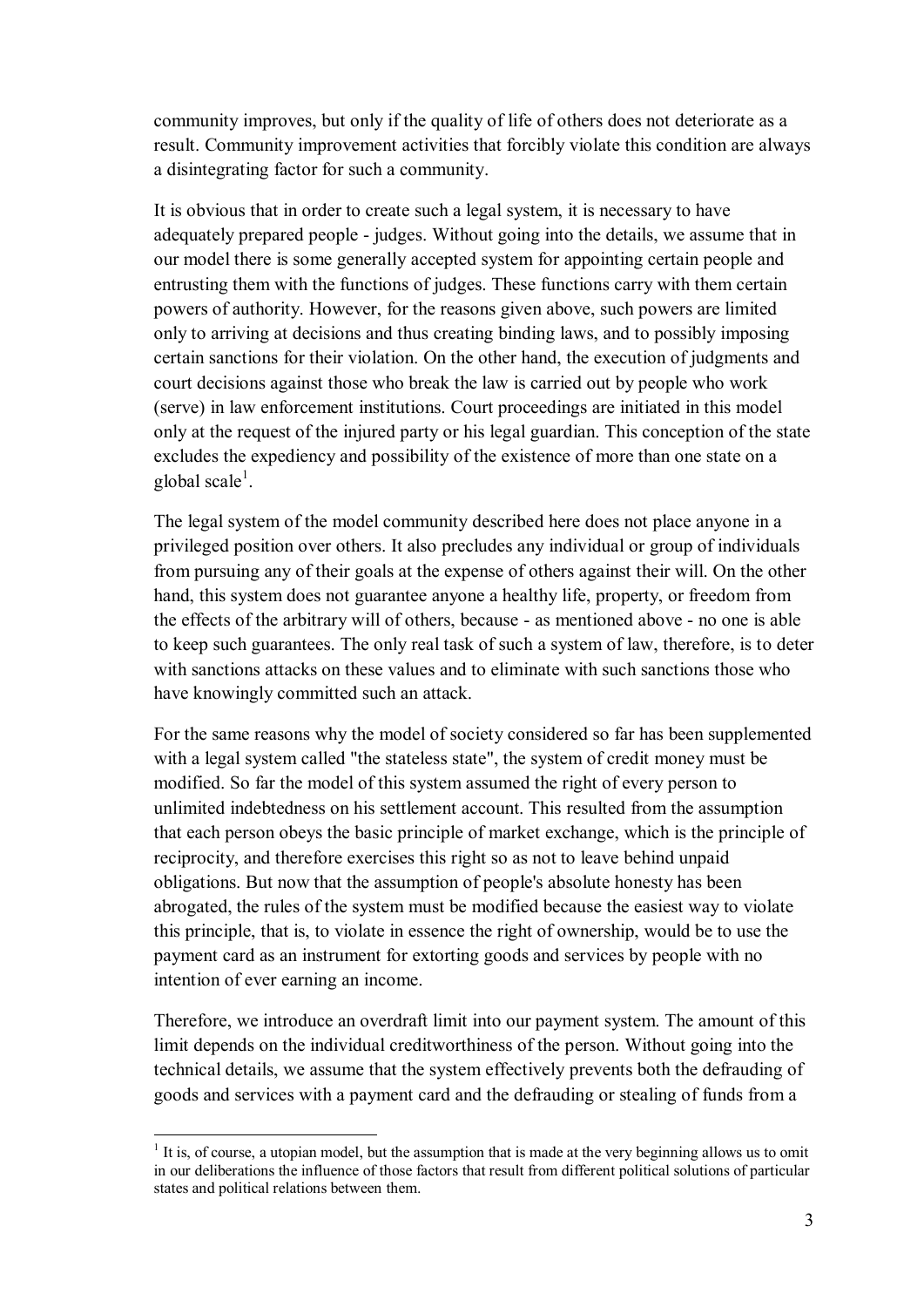card account, without, however, diverting the possibility of automatic indebtedness in that account within the granted limit when needed by those who comply with the applicable rules. In using market exchange to meet their needs, market participants do not incur any obligations outside the payment system. Conversely, those who do not follow the rules do not have the ability to use the monetary system for criminal purposes<sup>2</sup>.

The modification made does not in fact change either the rules of the market or the rules of the monetary system in the model of society considered here. Although in the previous variant of the model, in which the absolute honesty of all was assumed, there was no formal limit, each person determined his own limit, following the so-called common sense. Otherwise, the settlement of unpaid obligations would burden the heirs, which conflicts with the elementary sense of responsibility for one's own choices and fairness to those heirs.

Now, after modification of the rules of the payment system, the same protective function is performed by the formal limit. However, there are no changes in the other principles of the system, namely, the principle of immediate debiting and crediting of counterparties' accounts with the amount of transactions, and the prohibition of incurring liabilities from transactions by non-natural persons and dependents. Apart from the institution responsible for the smooth and safe operation of the payment system, which may be called the global clearing bank, there are no other financial institutions and no financial instruments in this model of economy.

# **8.2 Public Sector, Private Sector, Market for Public Goods and Market for Private Goods**

The introduction of the legal system called "the stateless state" into our model of society causes changes in its social structure as well. Up to now, it was assumed that all members of this society occupied an equal position within it with respect to the others, and the overriding principle limiting their actions was that of not harming others. Under this assumption, the aim of all human activities was to satisfy one's own needs in the broadest sense of the term, also when relations were established with persons outside the circle of closest persons. This means that all actions took place in the private sphere of each person. However, now, in addition to the private sphere, a public sphere must appear, because a number of people perform the public functions of judges. Consequently, each judge must act in two spheres. As representatives of the state, that is, in the public sphere, judges act directly or indirectly to protect the quality of life of others. For this reason, they have certain powers of authority. In the private sphere, on the other hand, they have no privileges because the purpose of their action in this sphere is to ensure the proper quality of their own lives.

 $2<sup>2</sup>$  It is worth recalling that participation in the system of market exchange is entirely voluntary and conditional on compliance with its rules, but it is not the only way to acquire goods and services to satisfy one's needs. In all circumstances, there is a second way, which is self-sufficiency.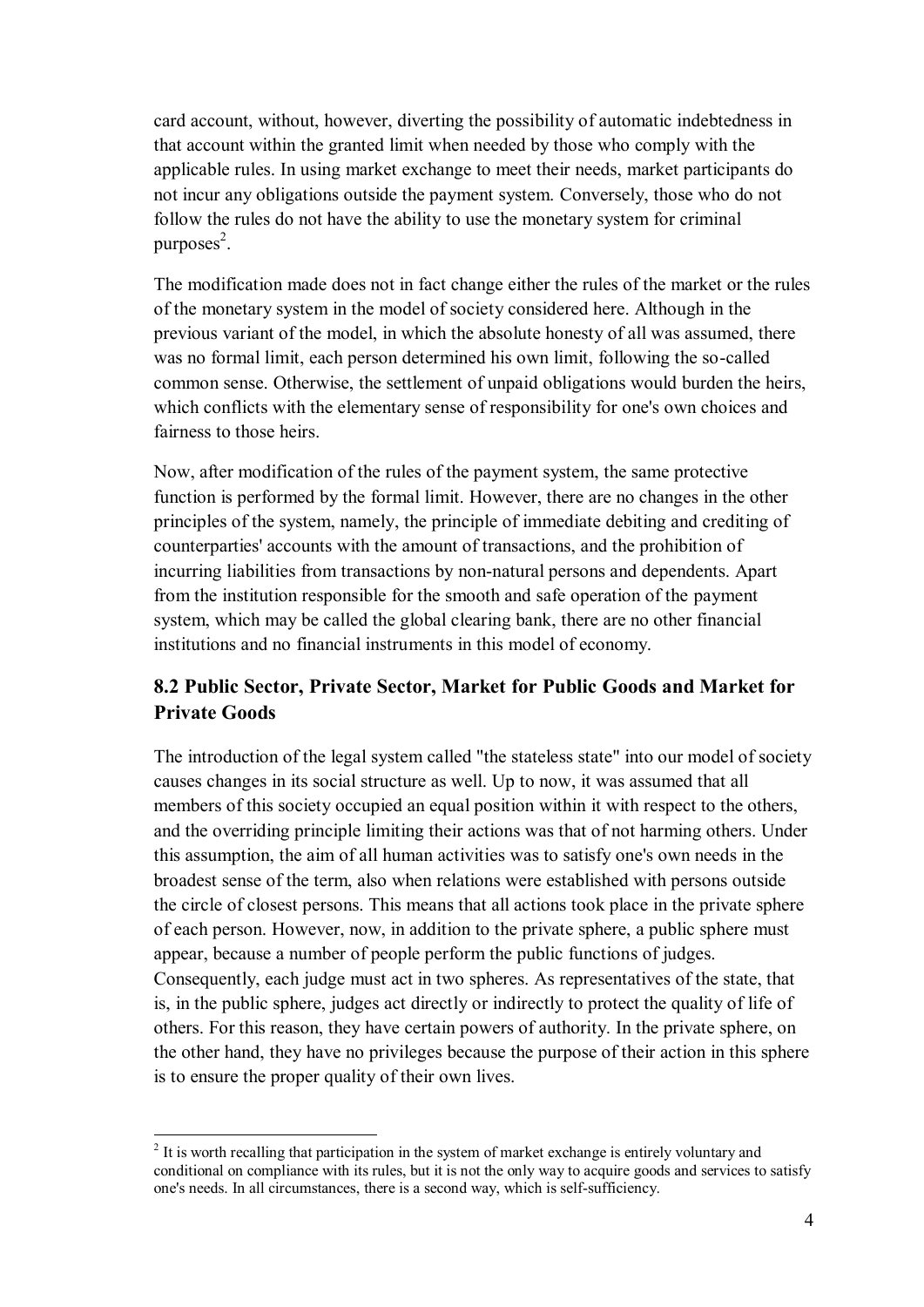There are two basic models of the relationship between these two spheres of activity of judges. The first is the one in which the number and importance of the cases that have to be judged are so great as to require those who serve as judges to devote themselves entirely to this sphere of activity alone. In such a case they would have no opportunity to take care of the quality of their lives in their private sphere. Their activities in the public sphere would thus have to become for these persons the primary source of income necessary to satisfy their private needs. Thus, it can be said that in such a case, judges must "earn their living" by practicing the judicial profession. The degree to which their private needs are satisfied is thus, in such a model, dependent on the amount of income they earn from their activities in the public sphere.

The second model is the one in which the need to resolve disputes or try criminals who break the law occurs sporadically, so that such cases are handled by individuals or groups appointed on an ad hoc basis, who perform the duties of judges in an unpaid capacity. In this variant, activity in the public sphere constitutes only a margin of the activity of those who are appointed as judges on an ad hoc basis, and has no significant impact on what they do in their private sphere or what results they achieve there.

There are many possible in-between these two extreme cases, and the natural direction of the evolution of the public sphere in the model of civilization under consideration here seems to be that which leads from the first to the second model. For if we assume that the development of civilization means a process of improvement in every sphere of human life, then it should also be manifested, among other things, in a decreasing number of cases that require the intervention of persons acting as judges. As a result, the share of matters belonging to the public sphere in the total activity of those persons should also decrease. Thus, given the above-mentioned fact that the only area of activity of the public sector is to protect the life and property of every person and their right to freely shape the quality of their life according to their own will, the entire public sector should shrink as civilization develops in such a way<sup>3</sup>.

The distinction between the private and public spheres of those who serve as judges corresponds to the distinction between the public sector and the private sector. Each has a subject and object side. On the subject side, the public sector includes all judges insofar as their actions concern the public sphere. The object side of the public sector, on the other hand, consists of all tangible and intangible assets necessary for judges to carry out their public functions. Whatever judges do within their functions in the public sphere implies public sector activity.

The private sector in terms of subjects consists of all people acting to satisfy their own needs, i.e. acting in the private sphere. It therefore also includes judges when they act in their own affairs. The object side of the private sector, on the other hand, is made up of everything that does not belong to the public sector and that is or can become the object of individual or group ownership.

<sup>&</sup>lt;sup>3</sup> It would be a case of the Wagner's anti-law.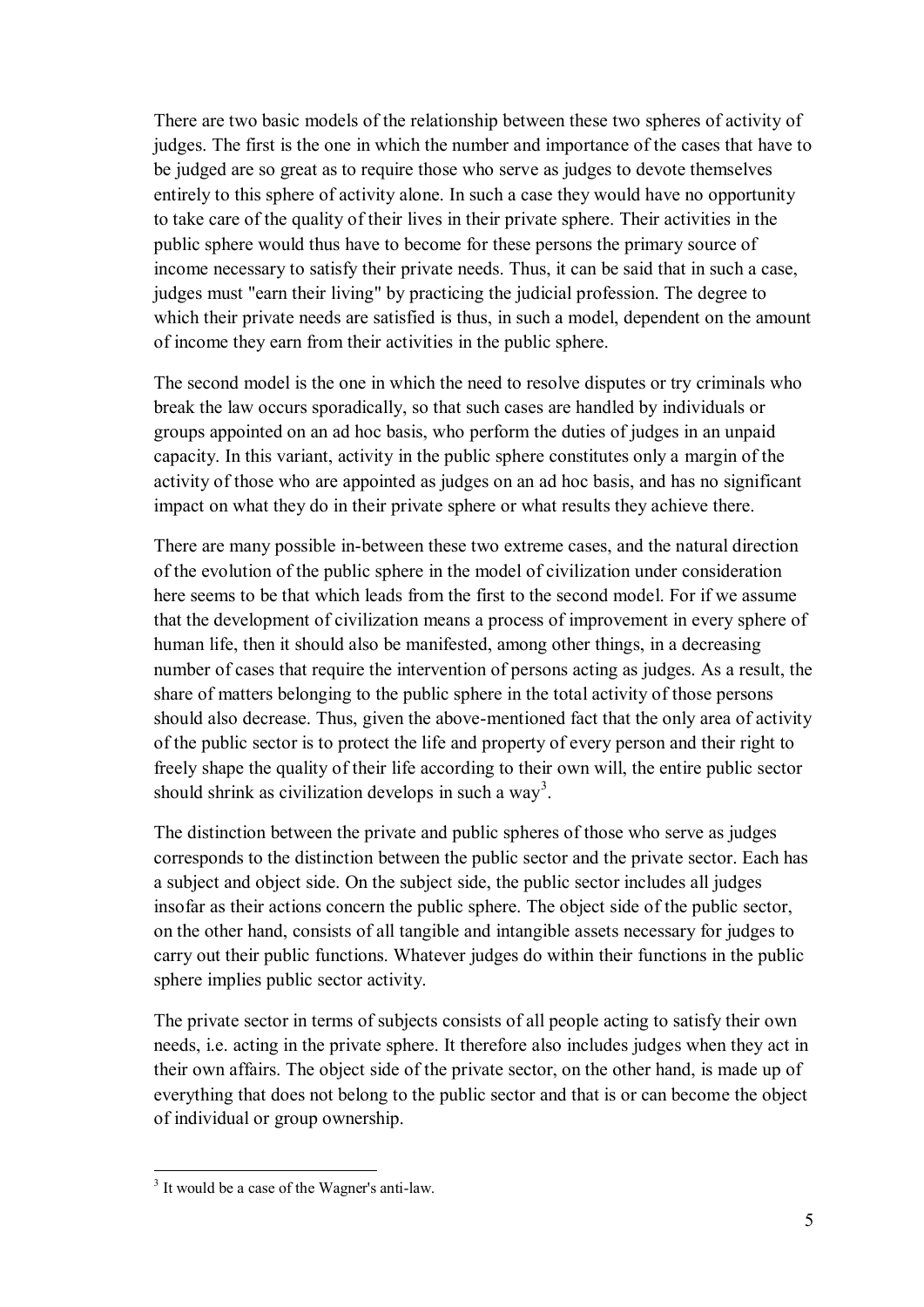The above division into public and private sectors necessitates another modification of the model, this time in the realm of goods and services. In the considerations so far, all goods and services had only one purpose: to satisfy various human needs, and they could only differ in the way they were acquired; some were acquired by oneself, while others were acquired through exchange with other members of the community. Now, however, a new type of goods and services must be introduced, namely, public goods and services. In this category, however, we shall include only those goods and services which are necessary for the performance of public functions by judges, but which are not needed for anything in the private sphere.

Therefore, the following discussion will distinguish two types of goods and services from the point of view of their purpose, namely, public goods and private goods. The former are goods and services that serve judges exclusively for the performance of their public functions. Thus, the category of public goods will include, for example, the services of employees of courts and other public institutions, the services provided by police officers, prison guards, and services similar to them, as well as the buildings and other facilities, materials, tools, computer programs, and other equipment they use. By definition, no one outside the public sector is interested either in using such services or in owning and using tangible and intangible goods that fall into the category of public goods.

The second type of goods and services, private goods, are those that serve to meet the needs of people as human beings, that is, the needs of all members of a community, whether they operate in the private or public sphere. These goods may be produced and traded on the market, but they may also be produced or obtained from the environment individually, for own needs only. Private goods that are the subject of market transactions will be referred to as private market goods. The fact that some private goods may also be used to perform tasks in the public sphere or to produce public goods does not alter their classification as private goods.

Since public goods are needed, someone must produce and provide them. Therefore, suppliers of public goods must also be introduced into the model of "the stateless state". This group includes all producers of commodities intended exclusively for the public sector and merchants who trade in these commodities, but also all employees of the public sector, regardless of their positions. All these people are participants of the specific market, which is the market of public goods. Its peculiarity lies in its monopsony character; there are many suppliers and the only recipient of the goods and services offered there is the public sector. None of the suppliers of public goods is therefore able to sell their products outside the public sector.

Considering the purposes and effects of acting in the public sphere, a clear distinction must be made between a person's holding a public function as opposed to working in the public sector. The former term here refers only to persons performing the public function of judges, while the latter refers to all persons employed in the public sector. Acting as a judge means a person's activity in the public sphere. As already stated, the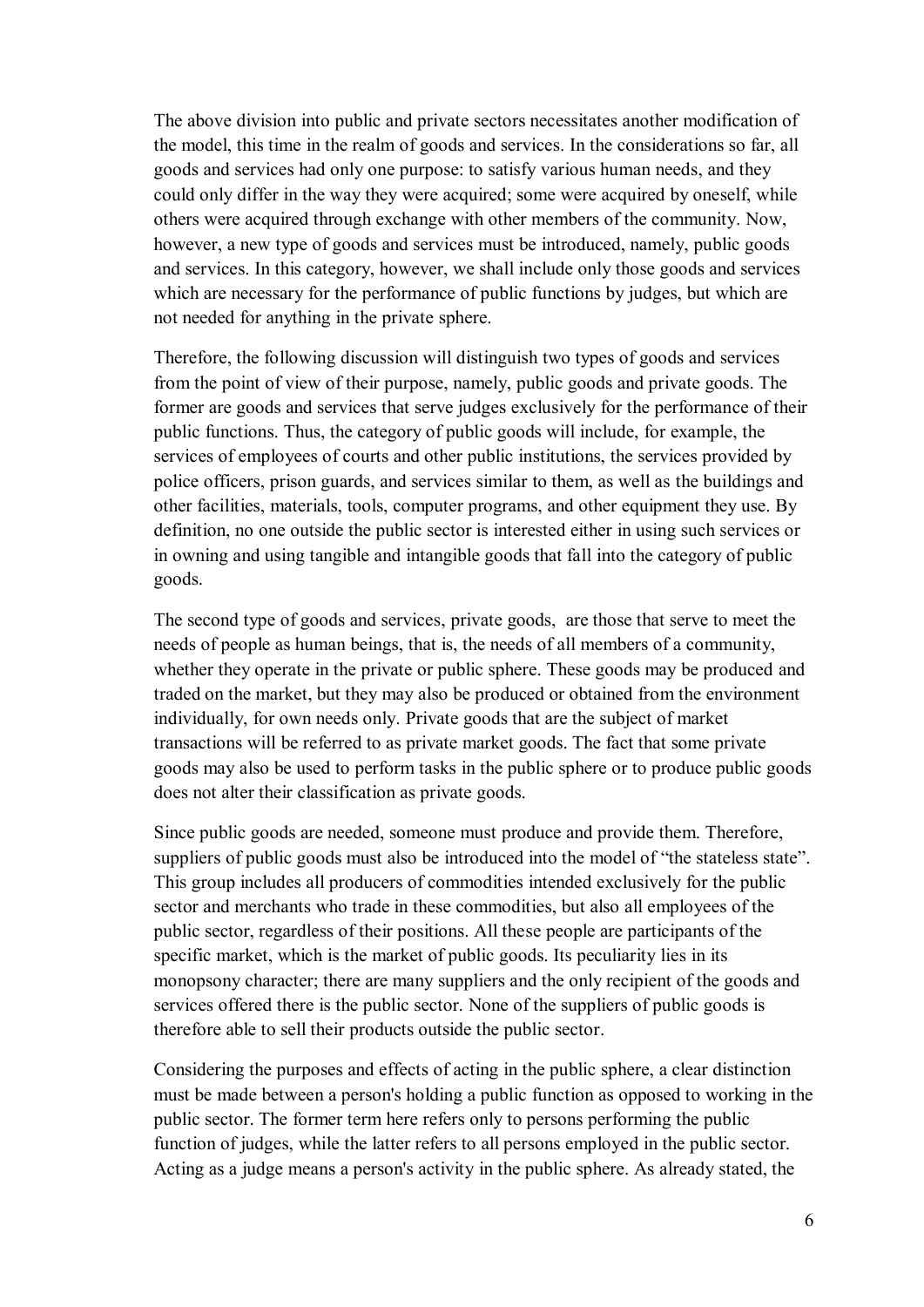exclusive purpose of this activity is to protect the quality of life of others, regardless of whether the judge performs his or her function professionally and for a fee or socially and unpaid. The effect of a judge's activity in the public sphere is the law that is made, which applies to everyone.

There are two reasons why lawmaking cannot be thought of as some kind of service, that is, a product that judges create and pass on to the rest of the community for a fee or free of charge. The first reason for this is that the remuneration, if any, paid to judges for their activities bears no relation to either the quantity or the quality of their actions, as is the case with all market goods. It is therefore not a payment for their services, but a form of tribute that the community decides to give to the judges for performing this function. Its purpose is to provide judges with a material existence at a level deemed appropriate under the circumstances. The second reason, however, is even more important, namely, that the effect of a judge's action, i.e. the judgment issued, which then becomes binding law, cannot be ignored or rejected, as is the case with any tangible or intangible product of work offered on the market. Nor can the law become an object of property. Law does not belong to the world of goods, and the salary paid to judges is not payment for the service of creating and enforcing the law. The remuneration paid to the judge is therefore not income in the literal sense of the word. Nevertheless, such remuneration, if paid, is always a source of funding for each judge's private expenses. For this reason, we will continue to treat judges' salaries on a par with the income of the other members of our model.

A completely different case is that of people working in the public sector. Regardless of the function one performs there and regardless of the tasks carried out, the remuneration paid is always payment for a service rendered, i.e., for the product of the work of a person employed in the public sector, which is needed for the entire system of lawmaking and law enforcement to function properly. The service of each person working in the public sector is, in its essence, the same product as all other tangible and intangible goods provided for a payment by their producers for the needs of the public sector. Public sector employees are therefore supply-side participants in the public goods market along with producers of other public goods. The goal of all providers of public goods and services is always to ensure the quality of their own lives, and selling the products of their labor to the public sector, i.e., acting as a supply side player in the public goods market, is a means to this end.

By selling the products of their work to the public sector, both employees of this sector and other suppliers of public goods derive their income from the state budget. Therefore, it is understandable that the upper limit of the public sector expenditures is determined by the amount of budget revenues. This obviousness results formally from the principles of the credit money system adopted here, but the substantive justification of such principles is the basic function of money which it performs in market exchange processes, i.e. the function of a guarantor of reciprocity of exchange. This function, in turn, can be fulfilled only when no one except people - the only real subjects of rights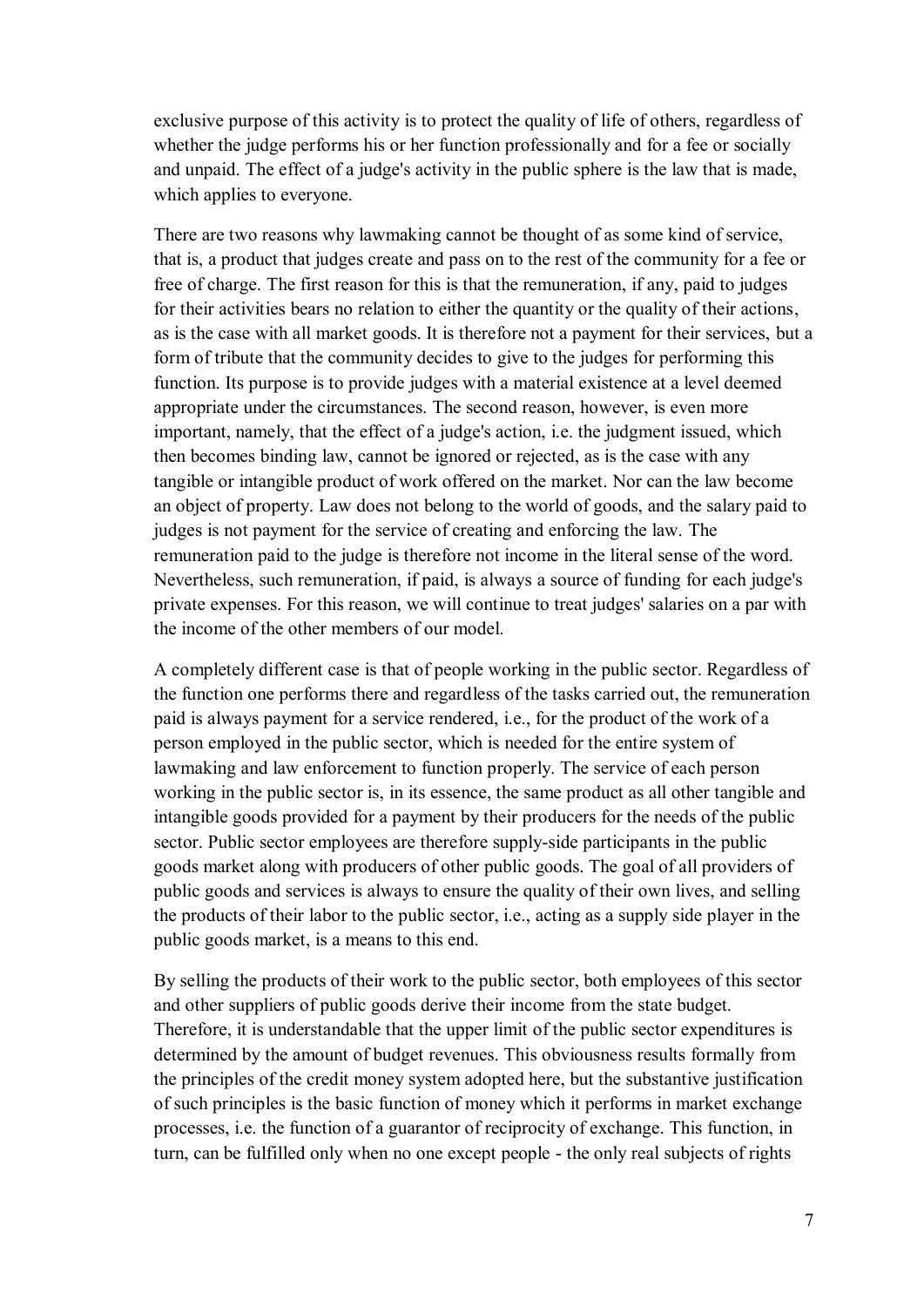and obligations - has the right to get into debt. Thus, in our model, it is not possible for the public sector account to have a negative balance.

Nor can the second obviousness be disputed - that the public sector can only have what it takes over from the private sector. To see this, one need only start at the hypothetical point at which the public sector is created in the model considered here, that is, when the first judges are appointed to carry out the tasks of that function. At such a point, the only elements of the public sector are judges with their knowledge and skills necessary to perform these functions. If we assume that activity in the public sphere requires these individuals to be completely dedicated to this service, it becomes clear that the rest have to provide them with all the market goods necessary for a decent life in the private sphere. For, as already mentioned, the only output of the judges in the public sphere are the judgments and rulings in the cases decided, which in no way can be a saleable product and therefore neither directly nor indirectly can provide them with a livelihood. Here, then, the matter is clear; the very existence of a public sector in such a minimal structure consisting solely of judges requires that they be provided with an adequate monetary emolument to ensure that they can purchase needed market goods and services in the private sphere. The source of funding for these emoluments can only come from tributes to the public sector from other members of the community

In order to perform their functions in the public sphere, judges need a variety of tangible and intangible goods and services, that is, what has been classified as public goods. It is clear that they will not buy such goods from their personal income derived from emoluments. Therefore, they must have additional funds for these purposes. Their source can only be income taken from the private sector. Hence, the second element of the public sector is initially the money placed at its disposal, from which are then financed the purchases of various tangible and intangible goods necessary for the proper functioning of the public sector. Ultimately, therefore, the tangible element of the public sector is its assets, which consist of transferred cash and tangible components of these assets.

The possession of various assets in turn generates further needs of the public sector. On the one hand, these assets have to be managed by someone, so employees are needed to take care of them. On the other hand, some of these assets, such as real estate, vehicles, etc., require other goods, so-called complementary goods, in order to perform their functions. If we add to this the need for administrative and organizational services for judges, we get a picture of a public sector whose various needs must be financed, and the only source that ensures this are the tributes to the public sector paid by all members of the private sector except judges<sup>4</sup>.

From what has been written above about the public sector that has emerged in our model, it is clear that it is a system consisting of four elements. The first element of this system is the judges, the only subjects of this system. The second element is the tangible and intangible goods and services, both public and private ones, necessary for judges to

<sup>&</sup>lt;sup>4</sup> Otherwise, judges would be paying tribute to themselves, which is rather pointless.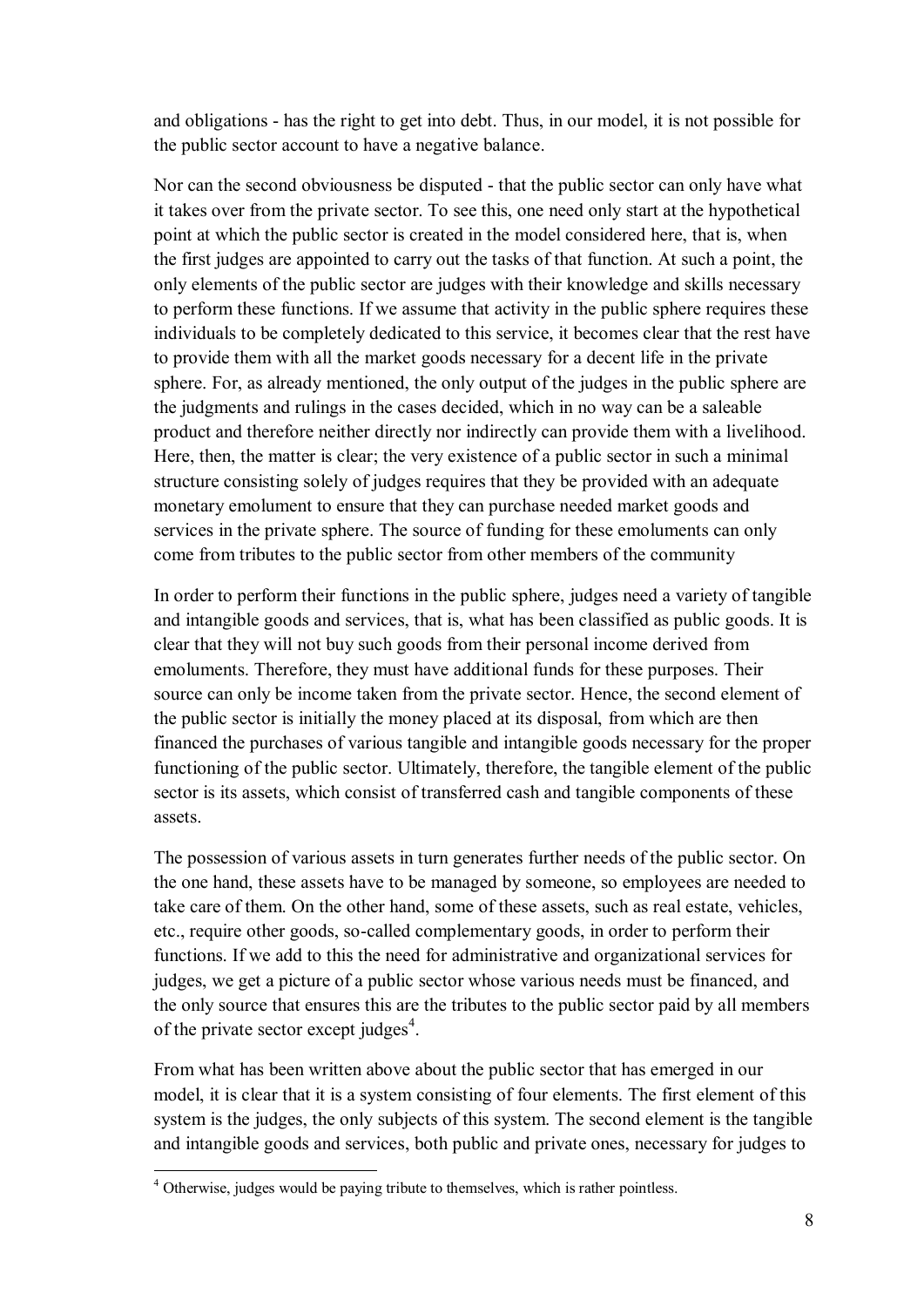perform their functions. Public goods are provided by their producers and public services are provided by public sector employees. The third element of the system that is the public sector is the organizational structure that conditions its functioning. The fourth element is the set of rules and legal norms that regulate the functioning of this structure. However, it is worth emphasizing that neither public sector employees nor public goods suppliers belong to the public sector. They merely provide it with the goods and services needed for its operation, but they do so as private sector entities.

The consequence of the distinctions made above is the division of public sector needs into two categories, to which two categories of public expenditure correspond. The first category of needs make personal needs of the subjects of this sector, that is, the needs of judges as human beings. These needs must be met from their personal income. With the assumption made above that judges devote themselves entirely to activities in the public sphere, the only source of this income is the emoluments paid to them. The personnel expenses of the public sector are for this purpose.

The second category of public sector needs is the needs of judges as public servants. As already mentioned, a variety of tangible and intangible goods and services are required to meet these needs. The latter category includes both services provided by external entities and by public sector employees. Both are products sold by private sector entities. It is worth emphasizing in this connection that although the wages of public sector employees are commonly counted as personnel expenses, they are in fact payment for the results of their work, not for the fact that they work<sup>5</sup>.

As can be seen from the above considerations, the introduction into our model of a system of law-making and law-enforcement, which has been called a "stateless state", entails the need for a system of supplying the public sector with the resources necessary for its activities and a system of their distribution and disbursement. Thus, the institution of the state budget with its necessary attributes must emerge. Budget funds are needed for the purchase of goods, both public and private, without which the public sector could not fulfill its tasks. Leaving aside the question of organization and territorial structure of this budget, the size of the public sector determines the demand for these funds. These, in turn, are a simple derivative of the number of crimes and offences against life and its quality, as well as the number of litigations on this background. For these are, as already mentioned above, the only cases in which judges, as public officials, enter into our model at the request of the injured parties. The system of feeding the public sector is nothing but the system of setting and collecting taxes. The only tax system which can be reconciled with the principles of the model considered here is the system based on a head tax. This type of tax does not interfere with anyone's

 $<sup>5</sup>$  There is a complete analogy here to what was written in sections 7.7 and 7.8 on the nature of the</sup> entrepreneur and his employees. What is of no importance is the fact that many of these effects are immeasurable or amorphous. For example, the effect of an accountant's work is immeasurable, which does not change the fact that the effect of his work, paid for by his employer, private or public, is the correct posting of economic events or the timely preparation of financial statements. The effect of a cleaner's work, for example, is amorphous, which does not mean that she gets paid for her work and not for its effect, which is cleanliness, order and tidiness.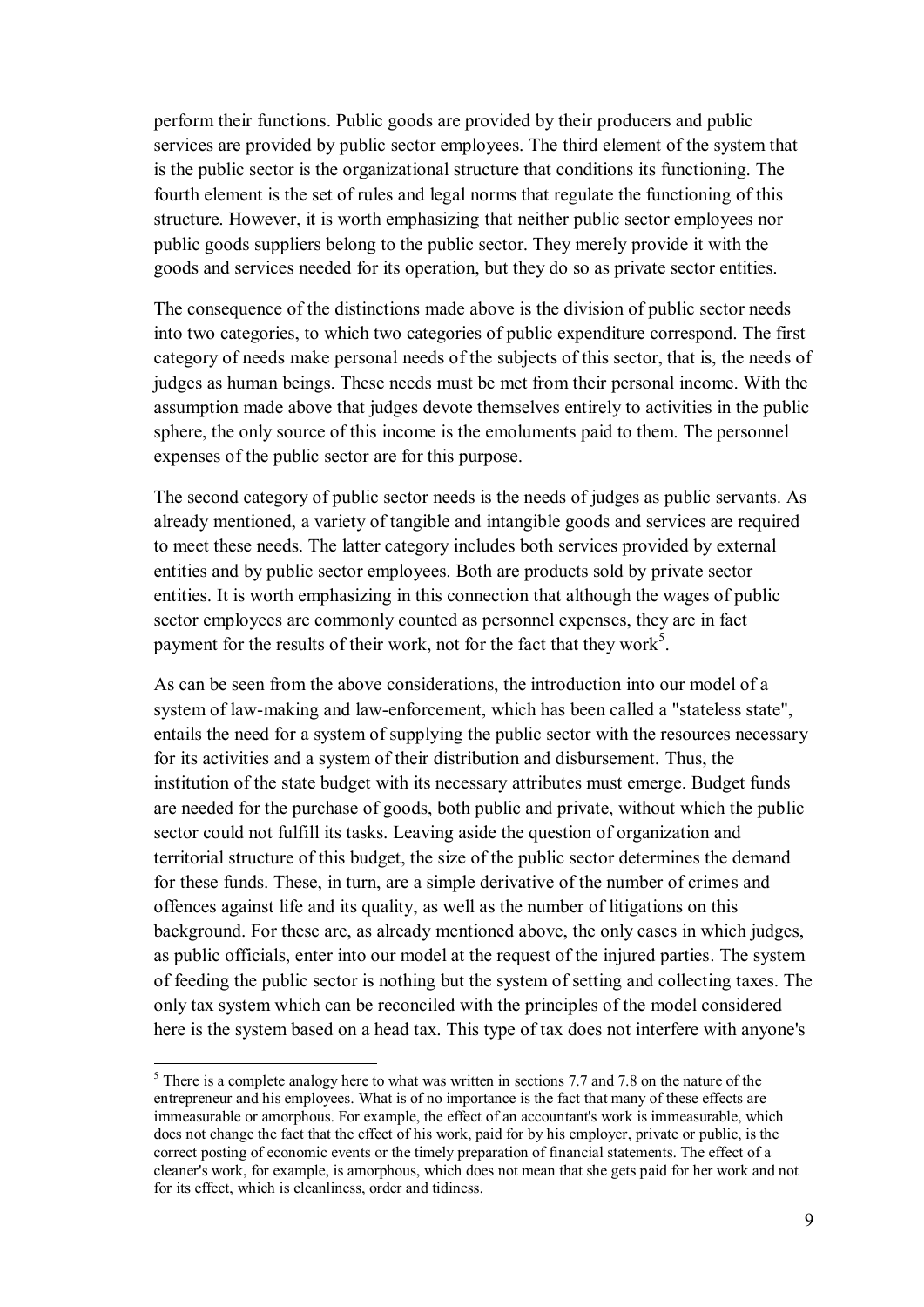preferences concerning his quality of life, and at the same time it meets the condition of proportionality of input and effect; since every member of this community enjoys the same protection of his rights, he must bear identical costs of this protection.

Finally, it is worth emphasizing once again that the effects of the activities of persons acting as judges in the public sphere are of a completely different nature than the effects of their activities in the private sphere. First, as noted above, when acting in the public sphere, judges are acting to protect the quality of life of others and not, as in the private sphere, for their own quality of life. Second, by virtue of precedent, the judgment handed down in a given case then becomes a legal norm binding both on the parties to the particular trial directly affected by the judgment and on those who are or will be in a similar situation. This in turn precludes the possibility of treating the effect of a judge's actions as a product given to society, regardless of whether the judge receives remuneration for his activity or performs his function gratuitously. The essence of any product is that the party for whom it is intended may not enter into the transaction, and when a donation is involved - may not accept it. In contrast, as already mentioned, a legal norm cannot be disapproved (rejected), it can only be broken, and the consequences of this must be borne.

To this argument one can add another reason why the activities of judges cannot be treated as the rendering of services by them. This is the fact that a demand for a judge's legal interference by a person who believes that his or her rights have been violated does not imply an offer by that person to the judge, as is the case in the market for goods and services. For the judge cannot reject such a request. While in the market for goods and services both parties are bound by the principle of voluntary entry into the transaction and the principle of reciprocity, in the case of legal protection judges must act when requested by the person seeking such protection, without the right to demand any reciprocal benefits from him. The legal protection against attacks on the quality of life of every human being therefore belongs neither to the category of market goods nor to that of public goods. The legal protection of all people against attacks on their freedom, understood as the right to shape the quality of their lives according to their own criteria and on condition that they do not harm the quality of life of others, is from the personalist point of view the only purpose which the State has to serve and the only reason for its existence.

As can be seen from the discussion, the public sector has a servant function to the private sector in the model considered here. As human beings, judges representing the public sector have no rights other than those they have as members of the community. Their powers of authority concern only making and executing the law and only when someone asks for appropriate intervention. It is man who is the subject of law and only man can assert his rights against another man when he deems it advisable. He may also, in certain situations, give up asserting his rights for whatever reason, and no one has the right to challenge such a decision.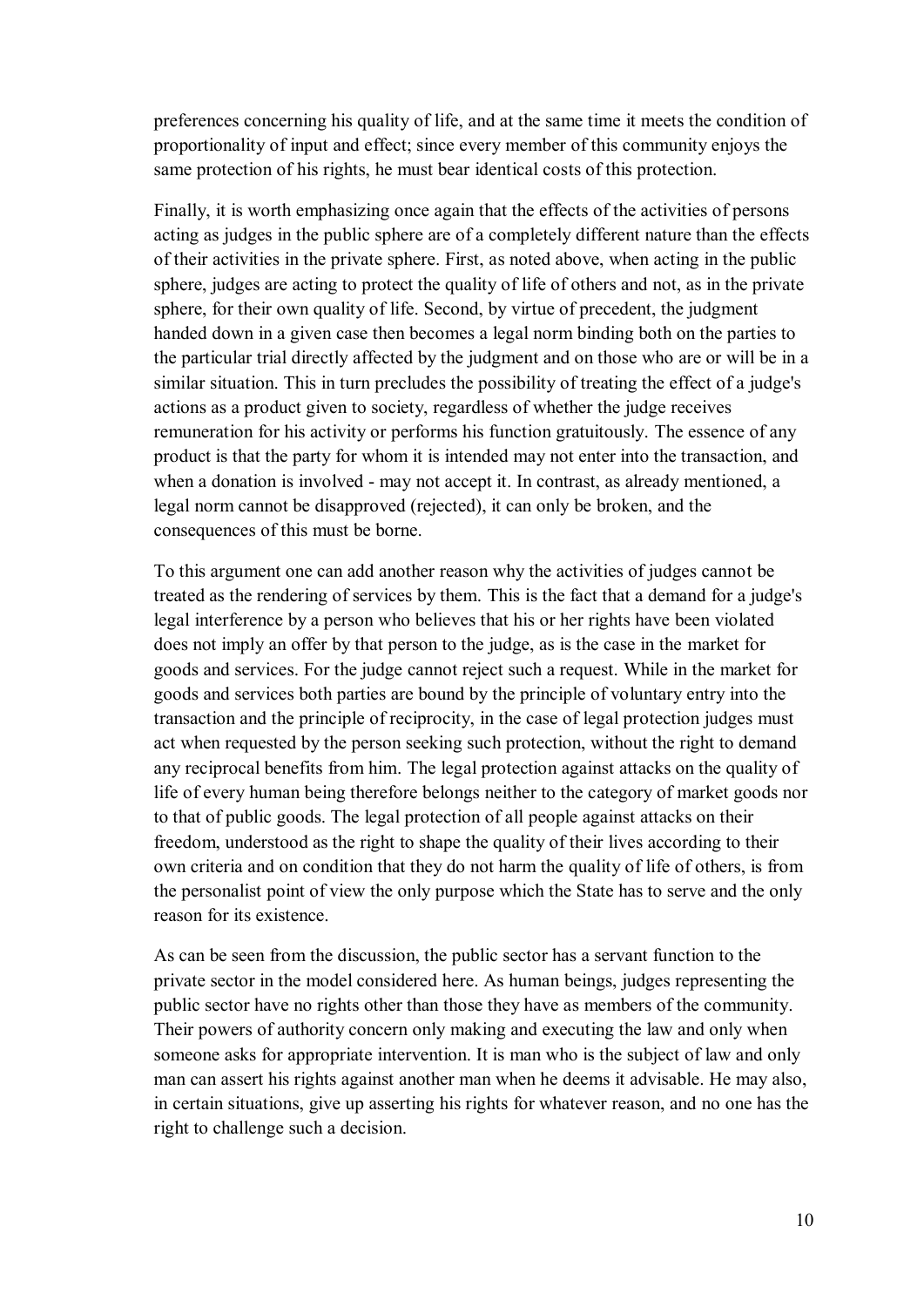The subservient role of the public sector concerns the sphere of the fundamental rights of the human person, which exist objectively as a consequence of the existence of life. The activity of the public sector is thus not to create anything. Just as the task of an airplane builder is not to create the laws of aerodynamics or the laws of other physics disciplines, but to construct flying objects based on the discovered laws of the field, so the task of the public sector is not to create human rights, but to construct social life based on knowledge of existing natural laws. The laws of physics appeared together with the material world as one of the manifestations and at the same time as a sine qua non condition of its existence. On the same principle, that is, together with life, appeared the natural rights of all forms of life, including the natural rights of man as the highest form of life in the material world.

Ignorance of the laws of physics does not make life easier for anyone, and actions against these laws usually end in disaster. It is the same with natural human rights, which derive directly from the natural right to life, *i.e.*, the natural right to property and the natural right to freely shape the quality of one's life according to one's own criteria. One can disregard these rights, one can try to pretend that they do not exist, and one can try to create the own ones. This does not mean, however, that such attempts will cause these objectively existing "original rights", to cease to operate, and human-made laws to take their place. A man who does not know natural laws deserves to be called ignorant, or at worst, a fool, while a man who claims there are no natural laws, including natural human rights, is a dangerous madman. The history of human civilization proves that madmen have had and continue to have an overwhelming influence on its development.

#### **8.3 Relationships between sectors in the model of the "stateless state"**

As already mentioned, one of the effects of the introduction into our model of a system of law called here "the stateless state" is the emergence of a market for public goods. On the demand side there is the public sector in this market, or more precisely, those persons acting on behalf of and for the account of the public sector, in order to provide it with what is necessary for its smooth operation. On the supply side, there are those in the private sector who have decided to earn their living somewhat differently from the rest, namely by offering specific public goods or services. However, this does not mean that they do it for a different purpose than the rest. Their sole purpose is to earn in this way the income necessary to finance their own needs. They differ from the providers of private goods only in the destination of their products, which is by definition the public sector, the only buyer of these goods.

Although the market for public goods is formally a monopsony, i.e., a market with a single buyer, in the model reality it is formed by many local markets scattered throughout the earth, and in each of them the buyers are persons holding public functions of judges in a given place or their representatives. It differs from the private goods market only in two respects. First, the goods offered therein are used exclusively by judges to perform their tasks in making and enforcing the law. Second, these goods are not purchased with the personal income of those who perform these functions, but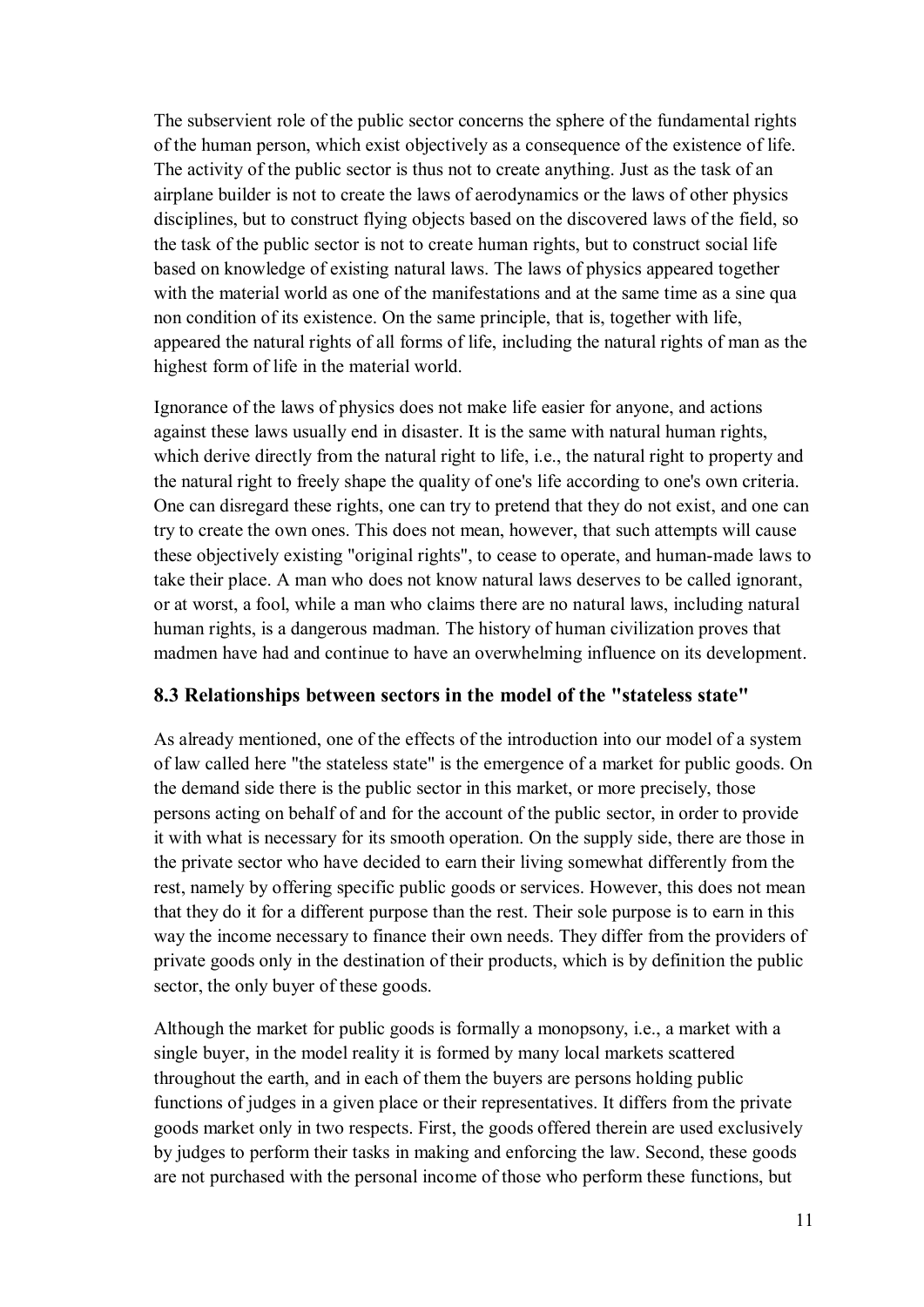with public funds, which come from tax revenues. This fact is of some importance from the point of view of the purposefulness and effectiveness of the use of these funds, since funds obtained from the sale of the effects of one's own effort are spent somewhat differently from those that do not involve such effort.

In the first case, everyone knows how much effort they had to put into achieving a given amount of income and thanks to that they are able to assess whether the price the seller demands for a given good is worth the effort or not. Such an evaluation is of course subjective, as it cannot be otherwise, but it usually leads to greater prudence in spending money. This is facilitated by the fact that in the market for private goods there are usually many other alternative goods that can be bought for the same amount. In public spending, on the other hand, such a mechanism does not work for two reasons. The first is that the person who decides to spend a certain amount of money on some public good does not work to obtain it, and so has no direct personal point of reference. The second factor is that the public good being purchased often has no market competitors, or at best not as many as private market goods. As a result, public funds tend to be spent somewhat more imprudently than personal funds. This is true for both material and personal expenditures.

Once the public sector is introduced into our socio-economic model, we therefore have two markets that differ in the destination of final goods: the private goods market and the public goods market. In the public goods market, the only buyer is the public sector. In contrast, in the private goods market, both private sector individuals and individuals acting on behalf of the public sector act as buyers. However, the suppliers in both these markets are private sector individuals. Because the public sector does not create any products that could be the source of its revenue, the only source from which public spending can be financed is the revenue appropriated through taxation from the private sector. In this sense, public spending is competitive with private spending because those revenues that are appropriated to the public sector will return only in part to the private goods market. The rest, usually the greater part, will be spent in the public goods market. Due to the principles of the monetary system in the model, the credit money system, the amount of revenue taken over by the public sector naturally sets an upper limit for spending in the public goods market.

The modifications made, however, do not change anything in the very mechanism of functioning of the private goods market. Both in the previous variant and now, anyone who wants to acquire needed goods in the market has to act in two roles, as a seller and a buyer. This follows from the fundamental principle of market exchange, which is the principle of reciprocity. This principle makes the possibility of buying desired products from other market participants dependent on earning income from the sale of such own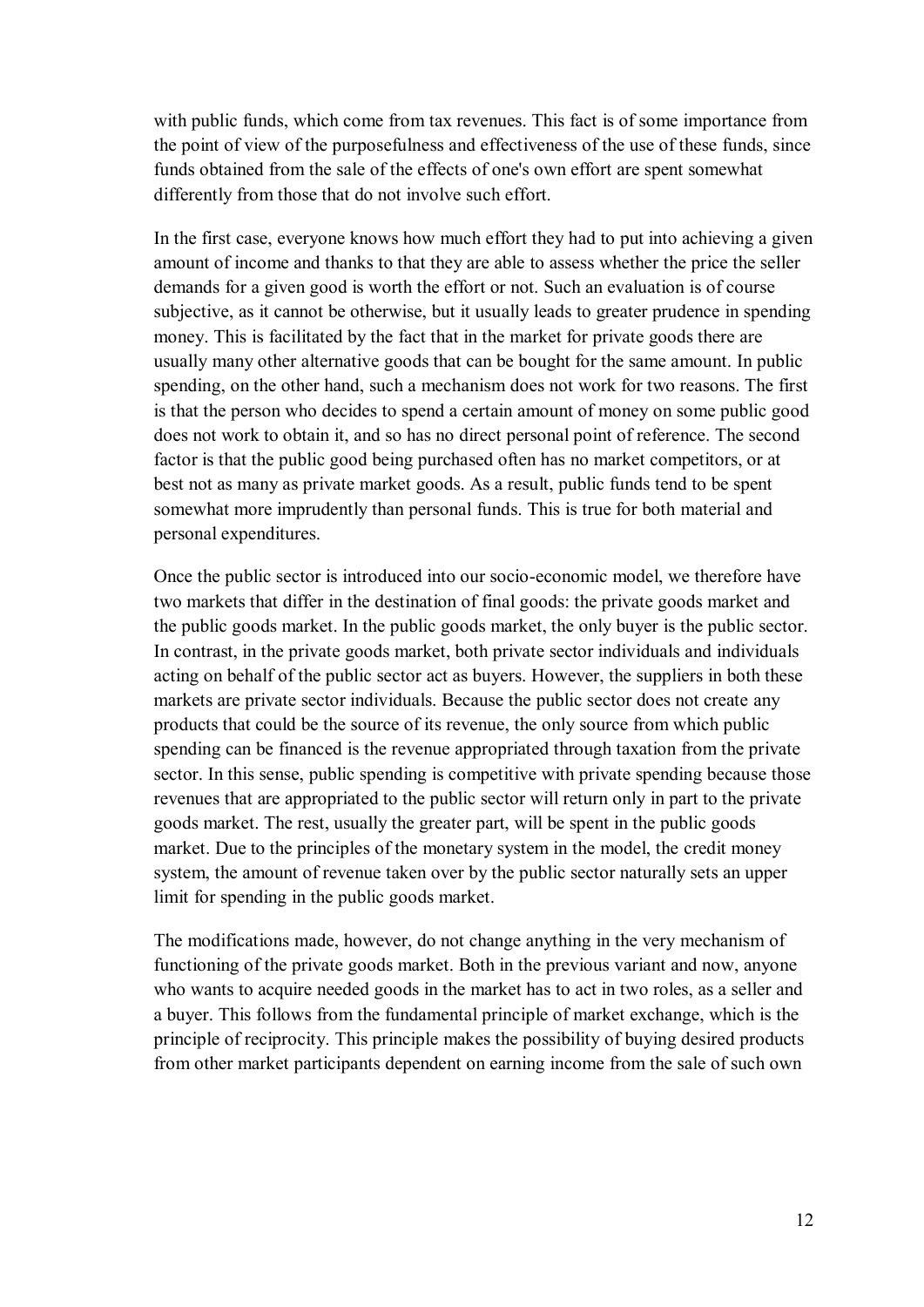products that they consider necessary<sup>6</sup>. Let us stop for a moment at this condition, because very important consequences follow from it.

The introduction of the public sector into the model analyzed here caused that to the two sources of people's income that existed in the previous model, i.e. the production and sale of private goods and the rendering of private services, another three have been added. They are: public service as a judge, production and sale of public goods and rendering public services, where the latter means working in various positions in the public sector. Thus in the modified model a number of people derive income from these three sources.

This fact causes certain modifications in the relations prevailing in the market for private goods. According to the principle of reciprocity of exchange, everyone creates his products and offers them on the market solely in order to finance the purchase of private goods and services necessary for his life from the income generated from their sale. The same motive guides all providers of public goods and services. They, too, are driven by the sole purpose of generating income so that they can buy what they need to live. Providers of public goods and services thus behave just like participants in the market for private goods; according to the principle of reciprocity, they give the equivalent of the private goods and services they buy on the market in the form of goods and services produced by their own labor. The point is, however, that this equivalent in the case of public goods does not go as payment to the private sector, but is sold to the public sector. The public sector, in turn, pays for these goods with revenue collected by the budget from private goods market participants through taxation. The supply of public goods is thus at the expense of private goods market participants.

The mechanism of flows between the public sector and the private sector described above is well illustrated in Figure 2. In this figure, the private sector is divided into two separate sub-sectors (markets); the sector of private market goods and the sector (market) of public goods. The grey arrows mark the flows that result from transactions between the public sector and the private sector and between participants of the private goods market and providers of public goods. It is clear that both the flow of private goods and the flow of public goods correspond in each case to an equal stream of money flowing in the opposite direction as payment for supplies. Thus we are dealing here with reciprocal economic benefits. It can also be seen, however, that the source from which all purchases by the public sector are financed are taxes. These, in turn, are always in the nature of unilateral and coercive contributions from private sector individuals to the public sector. The figure shows that taxes are borne exclusively by participants in the market for private goods (black arrow). It cannot be otherwise.

 $6$  In the original version of the model (without the state) this coercion resulted from the assumption of absolute honesty of the members of the community analyzed here. However, in the current version, i.e. in the model with the "stateless state", it results from the established individual debt limit, which enforces reciprocity on pain of exclusion from the market.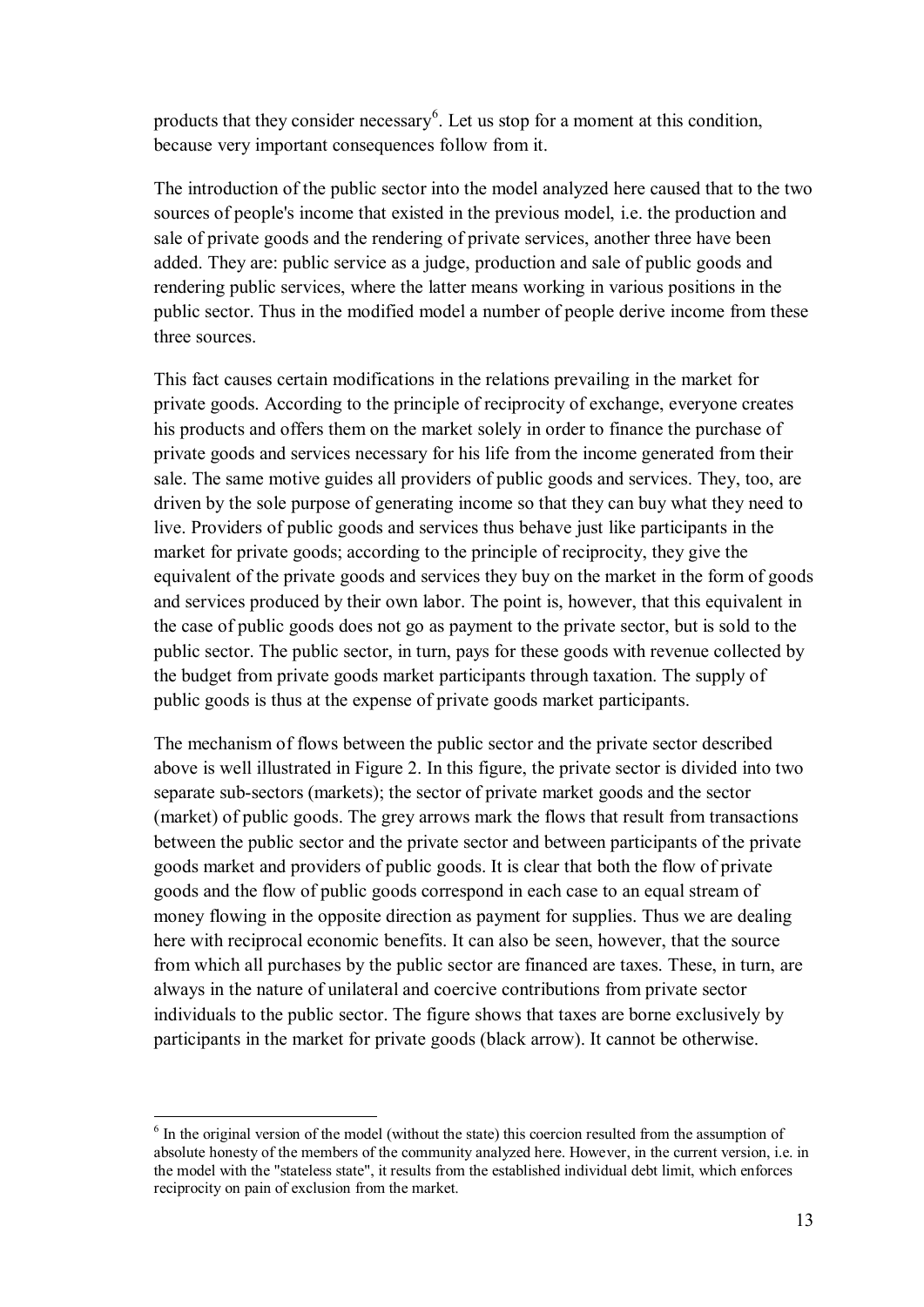#### Figure 2: Scheme of flows between sectors in a monetary economy



To dispel any doubts that this is in fact the case, it suffices to exploit the fact that in each of the economic sectors appearing in the model there are offsetting cross-sectoral money inflows and outflows. Thus, if we remove these monetary flows as having no effect on the final outcome, we obtain a model of the economy based on barter in which only flows of goods and services can occur. In such a model, people can also exchange goods and services, and the state can impose and receive tribute payments in kind. This, of course, poses a number of well-known problems that boil down to the necessity of satisfying the coincidence condition already mentioned, but it is possible. It is confirmed by the actual history of countries of this world. The only thing impossible in such a model are transactions between participants in the market of private goods and those who create and provide public goods. The latter, by definition, are not needed for anything by "ordinary" people, so no one would be willing to give up their products in exchange for public goods. That is why the direct flow of private goods between the participants in the market of these goods and the suppliers of public goods has been crossed out in the scheme 3. The only way for providers of public goods to obtain private goods in such conditions is to receive them from the public sector. Thus, the logical condition for someone to decide to create and provide public goods in such a model would have to be for the state to "pay" for them with private goods. This can be seen in Figure 3. In the model depicted there, the public sector collects tribute from participants of the private goods market, part of which - private goods A - is used to satisfy needs of people serving as judges, and the other part - private goods B - is used to pay for public goods necessary for the proper functioning of the whole public sector.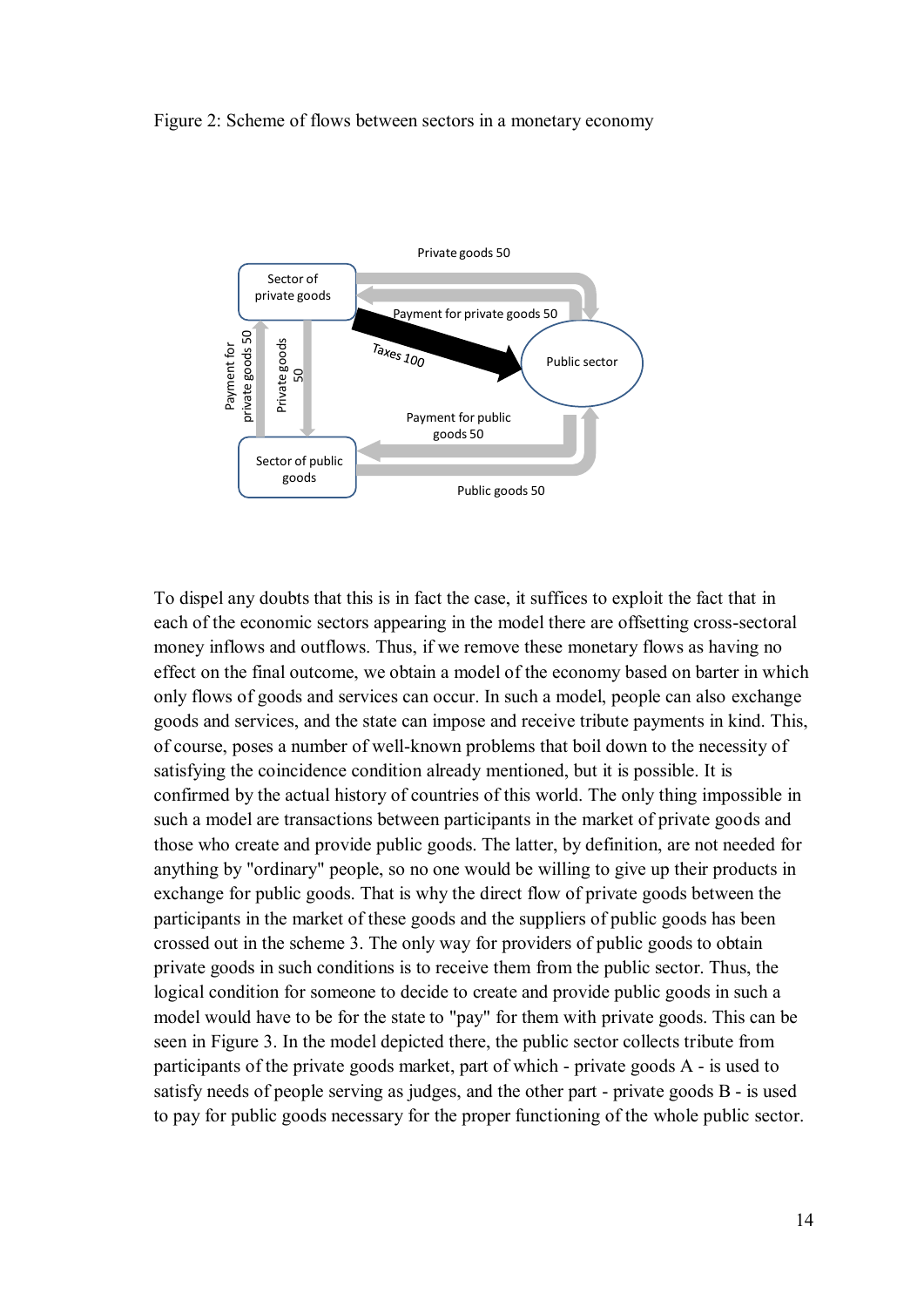Figure 3: Scheme of flows of goods in the model of moneyless economy



Here, there is no longer any doubt that all the goods and services needed by both judges and providers of public goods and services to live can only come from people acting in the sector of private goods. Money only makes more difficult to discover this truth.

It follows logically from the discussion above that the costs of the existence and operation of the state are borne solely by participants in the private goods market. It is irrelevant to the truth of this thesis whether taxes are paid by all citizens or only by those in the private market goods sector. If, according to the logic of the head tax, which is the only tax in the model considered here, it is formally paid by all, i.e., also by public sector employees and suppliers of other public goods and services, then the only result is the idle flow of the same sum in opposite directions: first from the budget to the suppliers of public goods as an element of the price paid by the state, and then back to the budget as a tax. The part of the budget revenue that comes from the tax paid by the suppliers of public goods has in such a case the character of apparent revenue.

The formal consequence of the described state of affairs is that any increase of employment in the public sector must imply - ceteris paribus - automatic changes in three areas. The first area is the subjective structure of both sectors (markets), the second area is the supply and demand in the market for private goods, and the third area is the fiscal burden on participants of private goods market.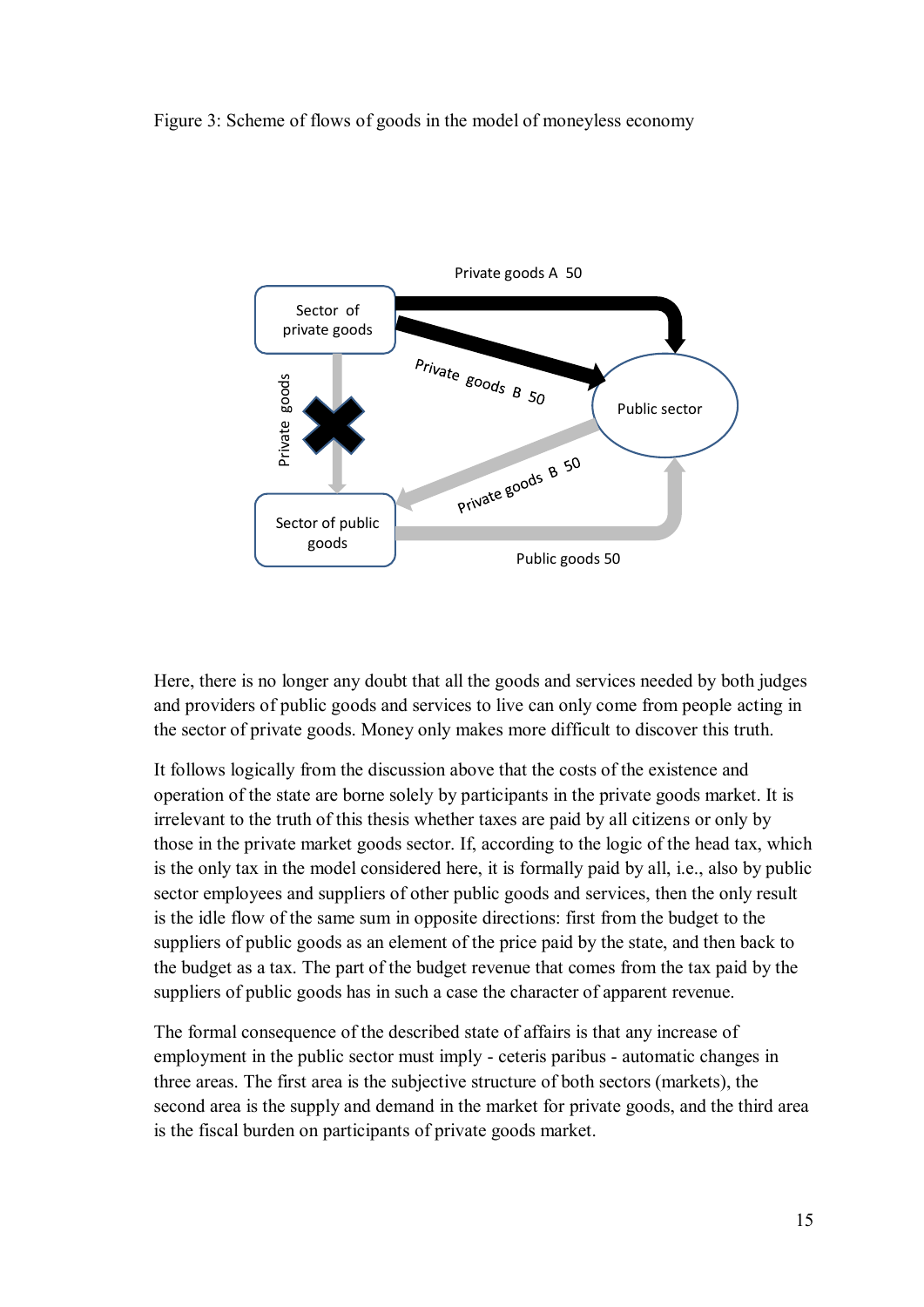The fact that an increase of employment in the public sector causes a change in the subjective structure of both markets follows from the very essence of such a process and from logic. For if, given the size of two sets of heterogeneous elements, we transfer a certain number of elements of one to the other, both the size and structure of each set must change.

It is equally clear that the mere fact that a number of people move from the private goods sector to the sector providing public goods - ceteris paribus - does not change either the size or the structure of demand for private market goods. Those who have moved to the public sector as providers of public goods still have the same needs as people. Possible changes in this respect are not directly related to a change in the place where income is earned.

What will certainly change in such a case is the size and structure of the supply of private market goods. This is again due to objective reasons. If we assume that each person who has moved to the public sector has hitherto lived on his or her own account, i.e., on income derived from the sale of his or her own (private) goods or services, then his or her move to the sector of providers of public goods will, ceteris paribus, result in a reduction of supply of these very goods or services in favor of public goods and services. This in turn automatically changes the structure of the supply of private market goods. In extreme cases, some of them may disappear from the market altogether. An unchanged demand for private market goods, in terms of size and structure, accompanied by a reduced supply of these goods and a changed structure, may trigger some adaptation processes on both sides of the market. Such changes will not occur only when those who were previously dependent on others take up employment in the public sector and now only enter the market.

Increasing public sector employment, on the other hand, must increase the fiscal burden on those remaining in the private sector. This is again due to objective reasons. As shown above and illustrated in Figure 2, the source of income for all providers of public goods, and hence those working in the public sector, is the income of those in the private market goods sector captured through taxation. If we assume that the head tax, which is the only tax in our model, is set at a level that covers exactly the needs of the state budget, then any increase in spending by that budget must find its source in increased tax revenues. So when there are more people working in the public sector, this tax must increase. This, moreover, is the inevitable consequence of any increase in public expenditure, whatever its purpose, except when such an increase is financed from previously created reserves.

According to the assumptions, the only sphere of state activity in the model considered here is the creation and enforcement of the natural right to life and the right to property, as well as the rights arising therefrom. It follows from this approach, as mentioned above, that with the development of such a model civilization, the scope and number of cases requiring state intervention should diminish. The number of people who professionally deal with matters of lawmaking and law enforcement should also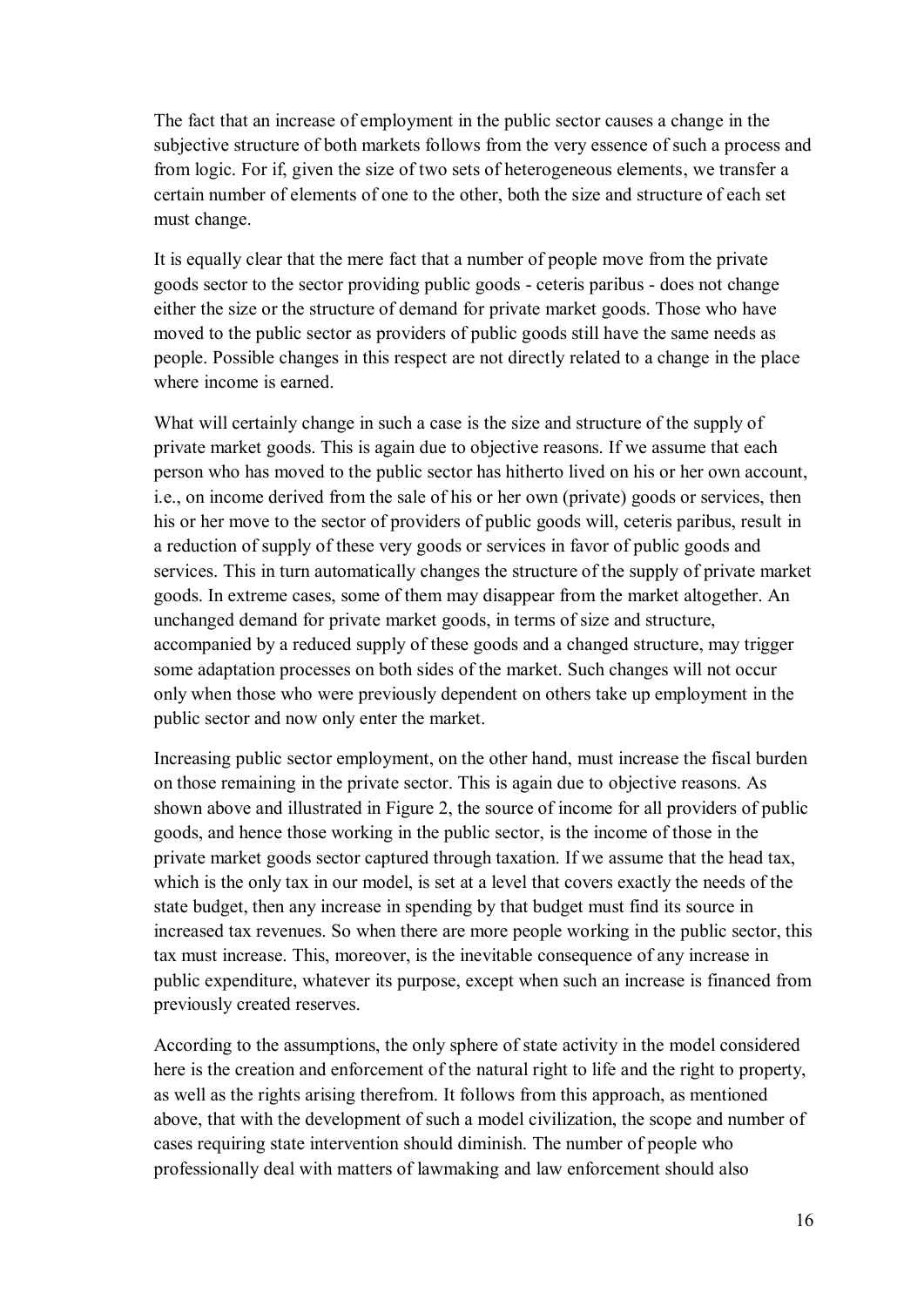decrease. As a consequence, the development of such a civilization would mean a gradual shrinkage of the public sector, and with it, of the demand for public goods and services, including the demand for services of public sector employees. As a result of such a turn of events, the burden of compulsory tax payments to the state would also have to decrease. The final model is the state in which the number and importance of issues requiring intervention is so small that they can be handled by bodies or individuals appointed for this purpose ad hoc and performing these duties free of charge.

### **8.4 Lessons from the analysis of the model of the "stateless state"**

Obviously, it is not the purpose of this work to design detailed solutions for the abstract socio-economic system discussed here, such as the "stateless state" model. Neither is it to proclaim a naive belief that it will ever be possible to create a state functioning according to the principles described above, let alone that it will become the only socioeconomic system on the Earth. This will probably never happen, and therefore the model can safely be considered extremely utopian. Nevertheless, the approach presented here allows us to discover certain laws and regularities that are more difficult to perceive in the real world divided since the dawn of history between various state organisms, in which the established law constantly and very strongly interferes in all spheres of social life, including economic processes. The objective character of these laws will be confirmed when further assumptions underlying the model are abolished, i.e. when we get closer to reality.

Starting from a hypothetical initial situation and basing the considerations on the theory of choice, a logical conclusion could be drawn that man, as a being completely free in his choices, decides by himself whether and what he needs both at the moment and in the long run, and according to these decisions he takes appropriate actions. If one takes no apparent action, this must mean that one has no needs that require physical activity, and instead those that do not require action are then satisfied. This conclusion is always true, both when one is alone, like Robinson Crusoe in the well-known novel, and when one lives and acts in an arbitrarily large community. To describe as need a state of affairs other than that described in the definition given in this work is a procedure that completely dilutes the essence of the matter. Because of the easily demonstrable ambiguity and lack of logical consistency in treating these other states as needs, this meaning of the term should disappear from the scientific language. Along with it, as obviously false, should disappear from that language the statement that human needs are unlimited. As long as the satisfaction of any need is contingent upon a person's making an effort, those needs have been, are, and always will be limited by the willingness to make that effort. Only dreams and wishing are unlimited.

Adding to this initial situation the assumption that all natural resources are freely available and that everyone recognizes as inviolable the right of ownership of the results of his own efforts and the right to freely shape the quality of his own life provided that he does not harm the quality of life of others, one can logically conclude that the quality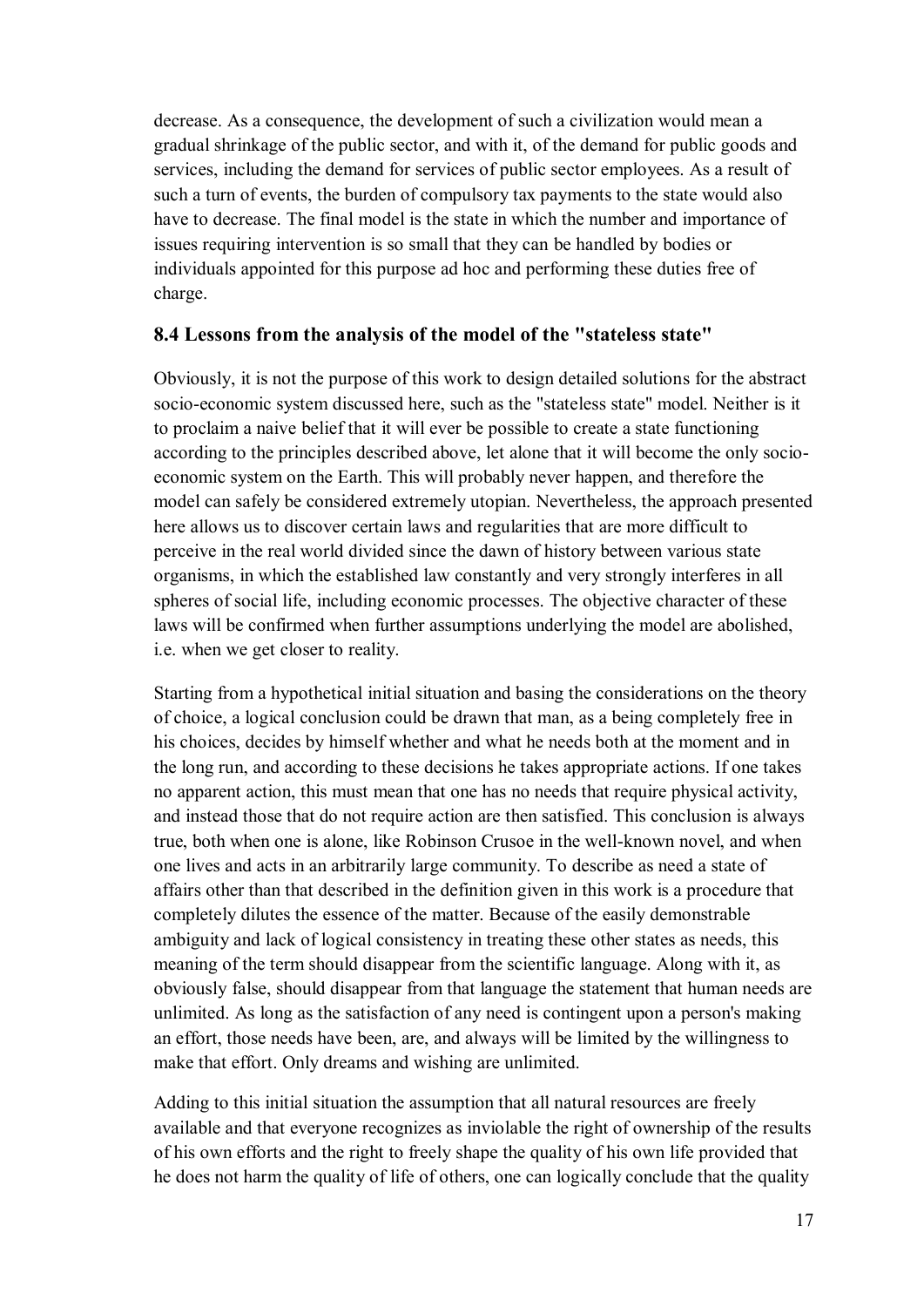of life of each person depends solely on what he himself wishes to do to achieve it. The actions of others can only help or, at worst, are neutral to this process. This means that the degree of a person's wealth, that is, the quantity and quality of his or her material and non-material goods, is the result of personal decisions and the resulting behavior of each individual. Under these assumptions, the only factor having a negative impact on a person's wealth can only be the so-called force majeure.

The validity of this conclusion, however, does not seem to depend on whether access to natural resources is free or restricted. If, for some reason, access is limited, as is the case in the real world (this will be discussed further below), then the field of possible actions of a person is only narrowed, but the principle itself remains unchanged. The same applies to cases of violation of the right to property; the fact that someone has lost property as a result of the criminal actions of others is, from the point of view of consequences, no different from a case of force majeure (fire, flood, earthquake). In both cases, the injured party has no control over the causes, and in both cases the only way to restore the property to its previous condition is through the work of the injured person himself. Whether the perpetrator of the theft, robbery, or fraud is punished or escapes punishment for whatever reason does not change this fact.

On the other hand, there is no doubt that the degree of richness cannot be the basis for judging the quality of life of other people. As already mentioned in section 6.3, human needs connected with the possession of goods are only one of many types of needs and do not have to be the most important in the hierarchy of needs of a given person. Therefore, if someone makes such evaluations, he or she does it only on the basis of his or her own criteria. Regardless of his motives for making such an assessment, he then arbitrarily places himself in the role of an arbiter, revealing his own arrogance stemming from pride or complexes.

It is also hard to deny that market exchange is based on the principles of voluntariness and reciprocity. Therefore, it seems logical to conclude that the only purpose of market exchange is to exchange the effects of one's own effort for the effects of effort of another market participant. And if that is so, then the only motive for such behavior appears to be obtaining needed goods and services with less effort. This is a conclusion whose validity does not require reference to any additional concepts, such as use value, exchange value, or economic value. Nor does it require any logically questionable comparison or ordering of these values. Thus, this conclusion satisfies the basic condition of the economics of scientific thinking, called Okham's razor.

Since in an act of voluntary exchange one gives to the other party what she herself agrees to accept in exchange, it is difficult to deny the principle of equivalence of exchange. It is true both in direct exchange, when there is an equivalent in other goods, and in case of indirect exchange, where an equivalent in money is involved. It is therefore a universal principle. This leads to the conclusion that every act of market exchange satisfies the condition of Aristotelian compensatory justice. In this state of affairs, any outside interference in the conditions or results of exchange between market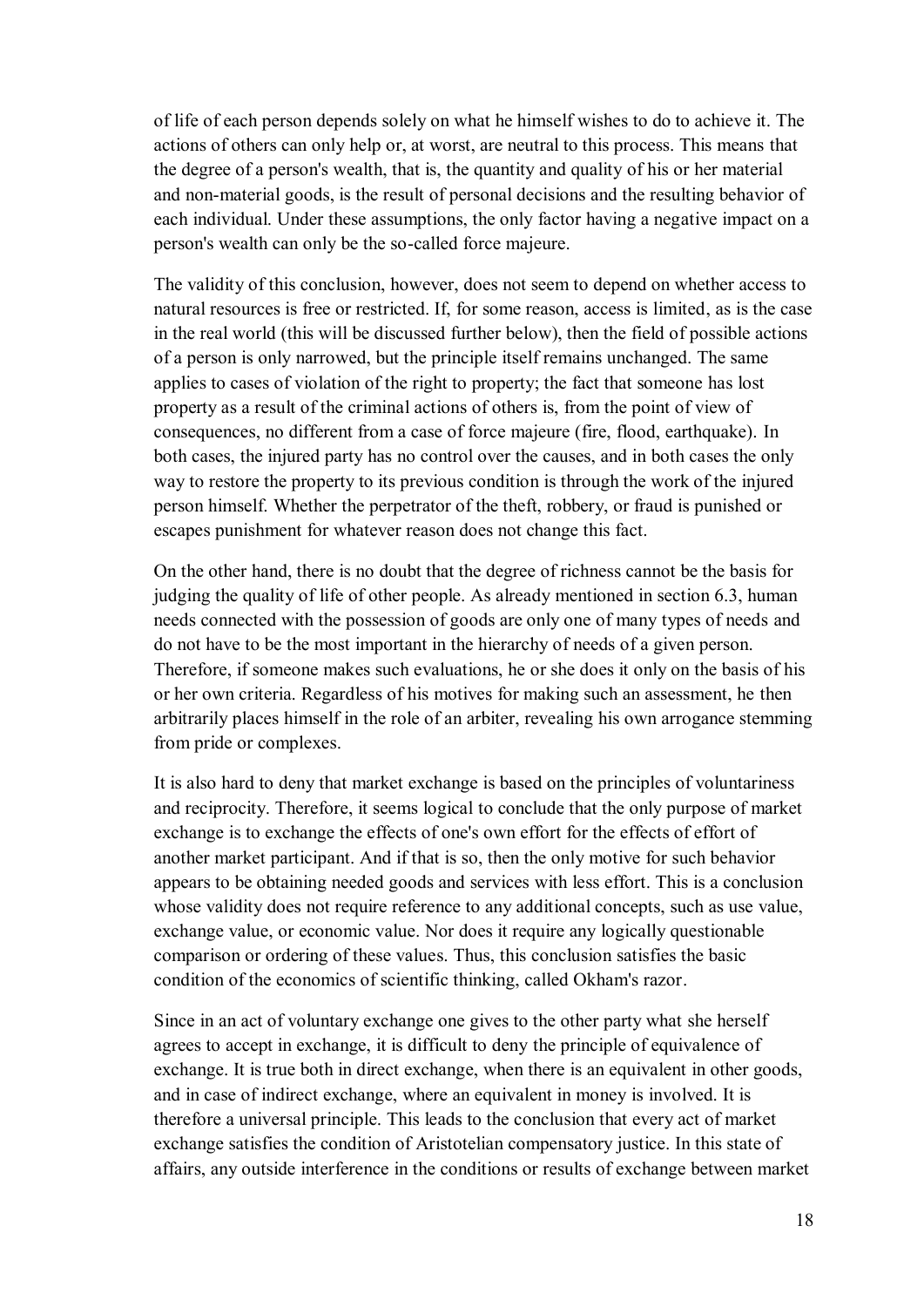participants must be considered discriminatory against any of them, regardless of the motives of those who make such interference.

Equivalence, as a derivative of the principles of voluntary and reciprocal market exchange, is fully confirmed in the socio-economic model considered here. It is worth emphasizing that the procedure applied here at the beginning, which consists in removing from the field of view the state as an entity and money as a medium of exchange, combined with the ban on incurring debts by collective entities, does not in any way change the functioning mechanism of the real sphere. However, it allows to expose other important aspects related to the operation of this mechanism and its results. One of them is the new image of the enterprise. In this image, the enterprise is reduced to what it actually is, namely, a tool that facilitates the entrepreneur to achieve the goal of acquiring the goods and services he needs to ensure the desired quality of his life. It cannot be denied that this is precisely the sole purpose of any person who, alone or together with others, creates a manufacturing, trading or service enterprise. The legal form of the enterprise is irrelevant from this point of view. In any case, the sole purpose is to enable the owner to earn such an income as will satisfy his needs at the level he desires. Otherwise, there is no point in running such an enterprise.

An extremely important conclusion to be drawn from this approach to the enterprise is that the source of the entrepreneur's profits is neither the property nor the capital employed in the productive or commercial activity, nor finally the unpaid labor of his employees. For, as was shown in section 7.5, the process of production is a qualitative and not a quantitative transformation, and its outcome is a commodity; an object qualitatively different from the elements from which it was made. Consequently, there can be no question that the production process adds anything, and in particular that it adds value. Value as a market category does not appear until the entrepreneur's efforts to sell all the commodities from a given production cycle have had the desired effect<sup>7</sup>. This is when it becomes clear whether the monetary value of the commodities sold has ensured the entrepreneur a profit at the expected level. If so, this profit confirms two facts. First, that the value of the commodities to the buyer (the price paid), i.e. the market value, was greater than its value to the manufacturer (the total costs of production and sale incurred). Second, that the purchaser recognized the desirability and value of the sales service provided by the manufacturer included in the price of the goods. Both of these facts determine the advisability of the entrepreneur's further actions in the chosen field. On the other hand, when there is no profit, this fact should make one think about the sense of continuing such activity. Thanks to this approach, it is possible to discover the fallacy of the laborist theory of value and its implications.

The laborist theory of value and the related theory of exploitation are further undermined by the increasingly rapid mechanization and automation of production processes. In modern times, the process of replacing people with machines is becoming

 $<sup>7</sup>$  From the very beginning, these goods obviously have a subjective value to the producer. The objective</sup> measure of that value is all the expenditures incurred by him which are necessary for the creation of those goods.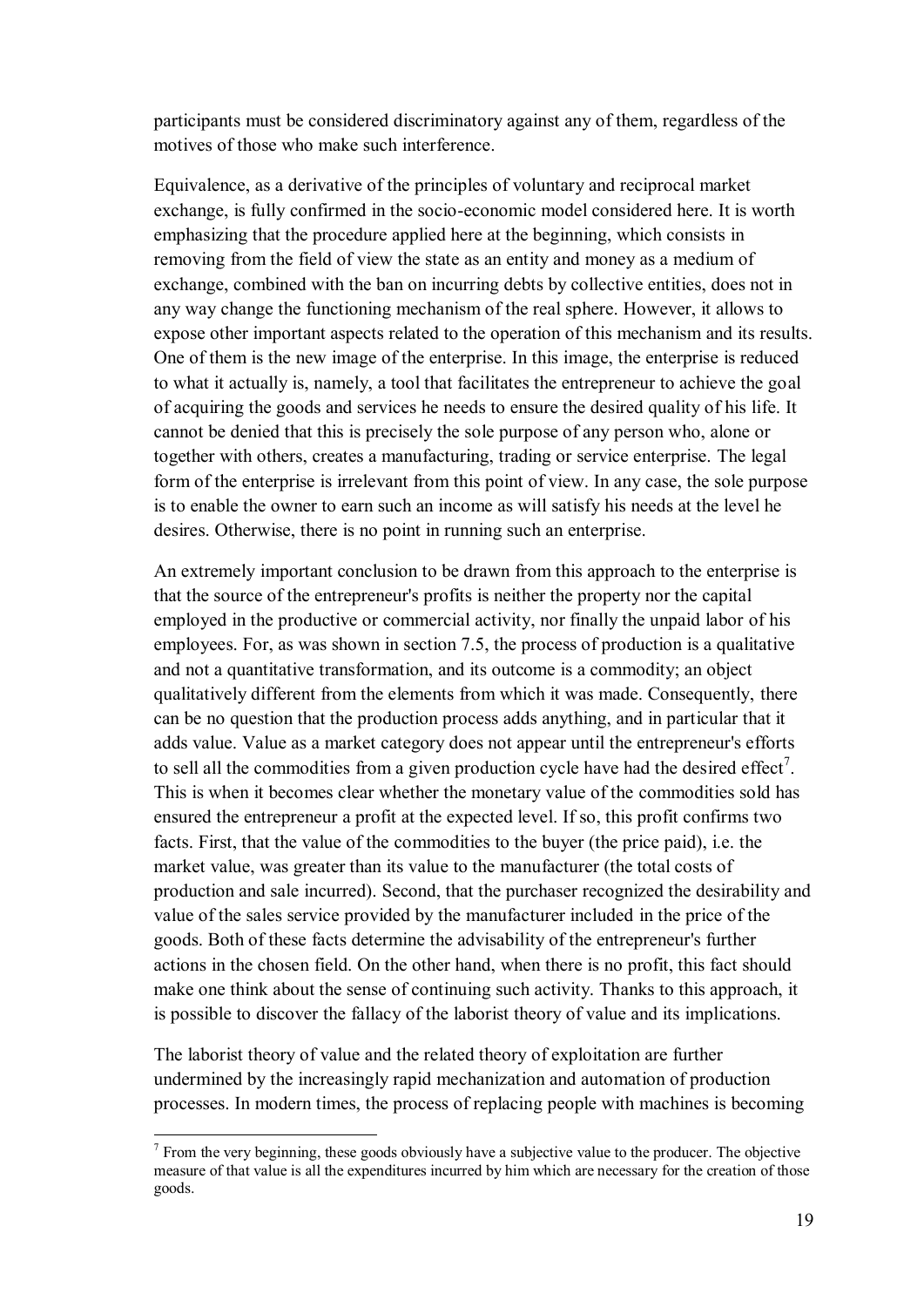visible not only in production, but also in trade and services, such as banking and transport services. Therefore, it is not difficult to imagine a situation in which most or even all production, trade and service enterprises are fully automated. In such a case, the laborist theory of value is unable to answer the question of the source of value of goods and services created in such enterprises, let alone the question of the source of entrepreneurial profits.

This theory also fails to deal with many other problems that arise if one accepts its thesis that value is created in the production process. It is impossible, for example, to give a sensible answer to the question of the value of tools of mass destruction, or of why a good produced under a well-known brand name and an identical copy made from the same materials and under the same technological regime in the plant next door have different prices (objective values?) in two different stores in the same shopping mall. It is also difficult to explain why one considers worthless things that are of great value to others, or why unsold goods that are sent for disposal for a fee have a negative value to the holder, but when they are not destroyed but go to a second-hand store, their value becomes positive again, although it has nothing to do with the cost of their production. These are all arguments for rejecting the laborist theory of value and adopting instead the theory of value presented in Chapter 5.

Another extremely important conclusion that emerges from considering the market and the enterprise from a personalist perspective concerns the interpersonal relationships that arise in a system of market exchange. As already mentioned in paragraph 7.8, since the dawn of political economy, the interests of wage workers and entrepreneurs have been considered to be opposed. This is, of course, one of the consequences of the laborist theory of value. For if it is recognized that in the process of production a new value is created which is subject to distribution among the so-called factors of production, namely capital, labor, and land, then the logical conclusion follows that an increase in the share of any of these "factors" in the course of the distribution of this value must be at the expense of the other two.

However, if we look at economic processes from the perspective proposed by the personalist economics, it is easy to prove that each market participant, regardless of whether he is an entrepreneur, an employee or anyone else, by offering his own goods or services on the market, creates an opportunity for everyone to achieve benefits. This benefit is the possibility of satisfying one's own needs with less effort. The entrepreneur buys services of his employees, paying - as for any good - the current market price for those services, in full respect of the principle of voluntariness and reciprocity, so that the remuneration of employees must be considered equivalent to the services they provide. The advantage for the entrepreneur is that he saves part of the effort which he would have had to invest if he had wanted to produce the goods himself. Employees, in turn, can use their wages to buy goods and services they need on the market. In this way, they receive the equivalent of their services provided to the employer. Their benefit is the saving of a part of the effort they would have to put in if they had to obtain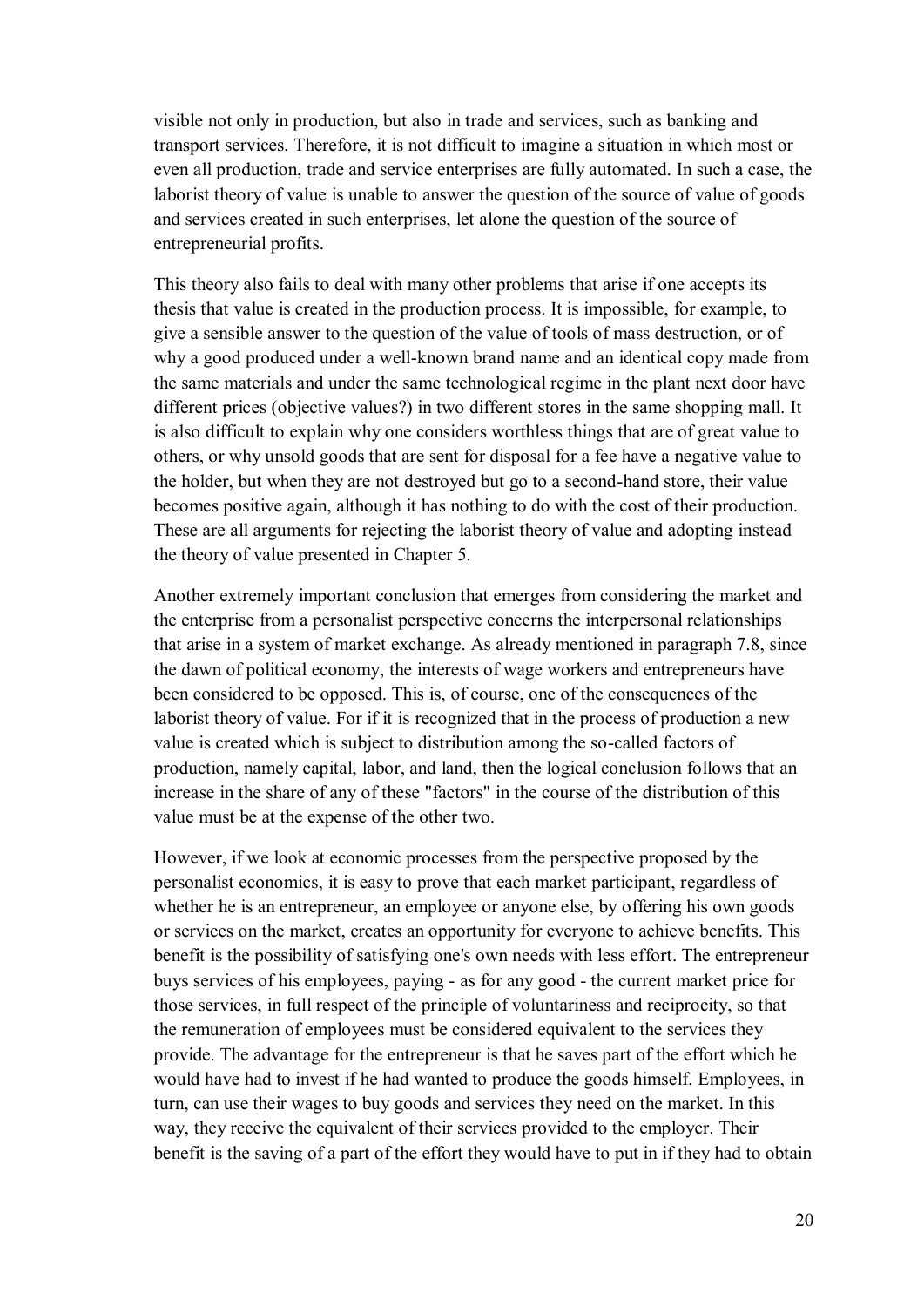those goods on their own. Each market participant, no matter what role he plays, is thus an ally of the others, not their enemy.

By analyzing economic processes from the point of view of the human person as the only autonomous subject of rights and duties, personalist economics makes it possible to discover the fallacy of the ideology of exploitation, which is based on the laborist theory of value. This ideology, by creating the appearance of being scientific, tries to destroy the basis of social life, which is the community of interests.

The personalistic approach also allows us to look at the market competition in a different way. From this perspective, it can be seen that thanks to market competition, each market participant can acquire what he needs on the most advantageous terms at any given moment. What is more, this is always achieved with full respect for other people's property and with full respect for the principle of voluntary and reciprocal exchange. These two principles of exchange determine that if someone - whether as a seller or as a buyer - under the influence of competition enters into a contract on less favorable terms than those he had in mind before entering into it, he does so not because of his weaker position on the market, but solely because, in the particular circumstances in which the transaction takes place, he cares more about it. The reluctance with which everyone accepts such a situation does not alter the fact that these inferior conditions nevertheless suit him better than the alternative of walking away from the transaction and looking for another solution. If it were otherwise, the contract would certainly not have come into effect. It is therefore indisputable that if a contract is concluded, both parties benefit from it by saving their own efforts. What they say about the transaction afterwards does not change this fact.

Personalist economics proves beyond any doubt that the entrepreneur's profit does not come from exploitation, but has the same source as the income of wage earners and all those in the so-called liberal professions. This source is the sale of one's own services. In the case of the entrepreneur, as demonstrated in section 7.5, these are services of providing buyers with the goods they need where and when they need them. This is where the entrepreneur's effectiveness as a seller lies. If the entrepreneur fails to obtain a profit-making price for his products, his effectiveness as an entrepreneur can be likened to that of a blacksmith who has made plenty of horseshoes but not a single one has been sold due to the lack of horses in the neighborhood. In such a case it is clear that the blacksmith has not made a profit or even covered his costs, not because he is a poor blacksmith, but only because he has not proven himself as a salesman. The real results of his work are concrete products, only that they are not needed by anyone. Does the notion of a value added make any sense in such a case? Do unsold products have any value for outsiders<sup>8</sup>, although their producer put a lot of his own and other people's work into them?

<sup>&</sup>lt;sup>8</sup> For the fact of owning these products determines that they have value for their owner, and that this value is very concrete, determined by the expenditure of his own efforts and resources.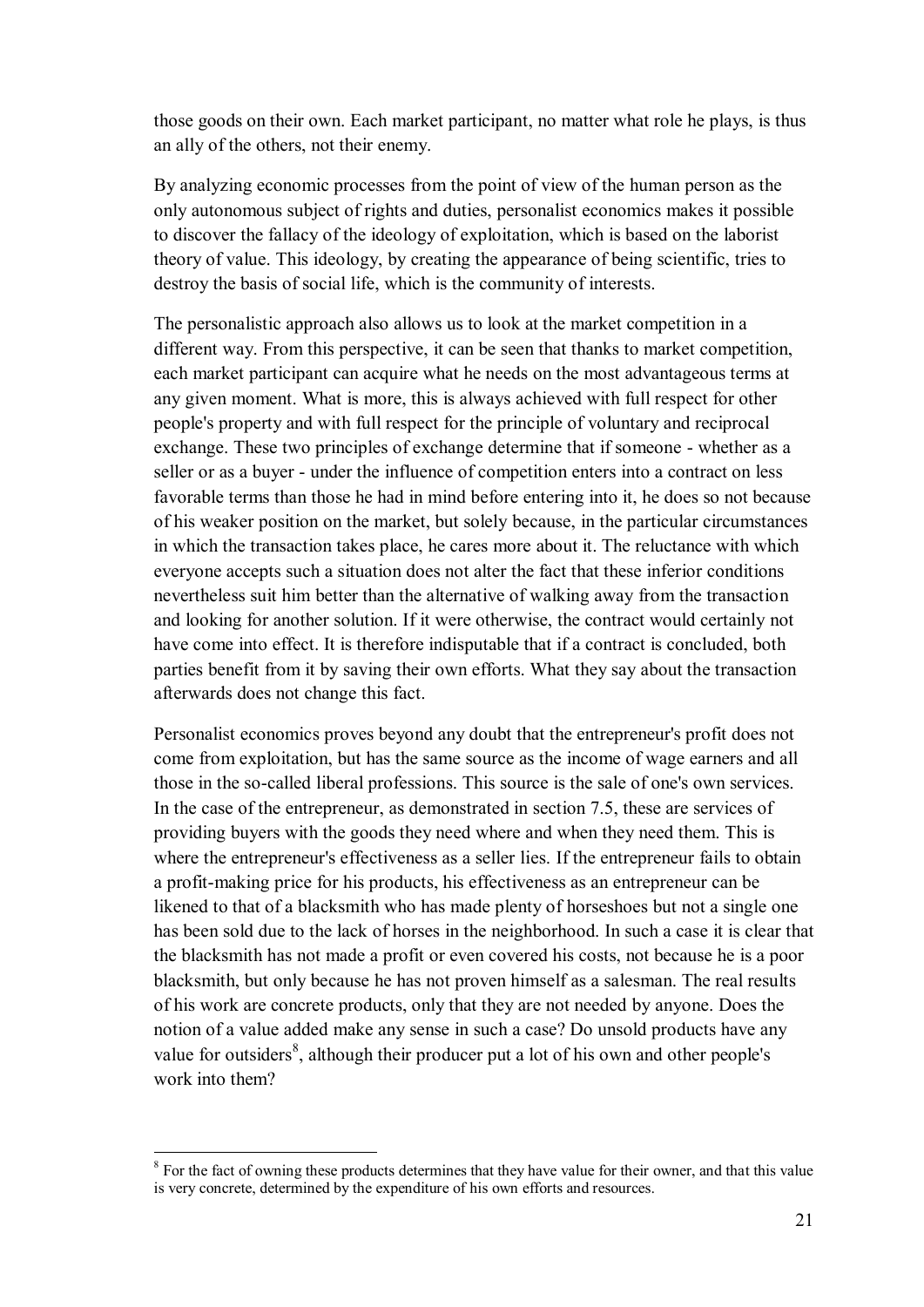This theme should be summarized as follows: entrepreneurs differ from other market participants exclusively in that they use a specific tool in their quest to acquire market goods to satisfy their own private needs<sup>9</sup>. This tool is a production, trading or service enterprise created by them. In other respects these people do not differ from the rest. Everyone always pays for goods and services received on the market with the results of their own efforts. In the case of wage earners, these effects are specific services always rendered for a remuneration, whose nature depends on the job or function performed in the enterprise. In the case of entrepreneurs, on the other hand, these are services provided to those who buy goods from them, i.e., entrepreneurial services. Their essence - as already mentioned - consists in providing purchasers with such goods that they want to buy, in the place and time in which they want to do it.

To the conclusions of the personalist theory of enterprise discussed above, it is worth adding another one. This approach exposes the fact that the functioning of an enterprise as a tool is a process consisting in cyclic qualitative transformations of its components which are classified as current assets. The final phase of each cycle of these transformations is the one in which the final product appears. This is the moment when the enterprise becomes a complete tool ready for its owner to use it for the purpose for which it was created. This purpose is, of course, the achievement by the entrepreneur of an income from the sale of his product in such an amount that ensures the expected amount of profit from this cycle. What needs to be emphasized here is that it is irrelevant for the function of the enterprise as a tool whether the product which appears in this final phase of the cycle was created in the same enterprise or was purchased elsewhere. In both cases, the effectiveness of the application of this tool depends on selling the product at a price which ensures not only the coverage of costs incurred but also the expected profit. Only then does it make sense to start the next cycle, i.e., to begin the production phase in an industrial enterprise, or to buy the next batch of goods in a commercial enterprise. Failure to meet this condition threatens to waste efforts and resources on buying or producing something that is not needed by anyone. One does not have to be an economist to recognize that it is not rational to act contrary to this principle.

An extremely important conclusion from the analysis of the operation of our model of the economy is that of the capital necessary for the creation and operation of the enterprise. For the formation of capital, as proved in paragraph 7.6, only the entrepreneur's savings are necessary, and it does not matter whether these are savings accumulated ex ante or those that will arise ex post. The savings of others, on the other hand, play no role in the process of capital formation.

In this context a further conclusion, already mentioned in paragraph 7.9, is particularly worth emphasising. This is that the structure of a company's assets determines that a commercial enterprise is always more flexible in adapting to the market situation than a manufacturing enterprise of a similar size. In the former, fixed assets usually account

 $9$  The impression of insignificance that the word "exclusively" might give here, however, will quickly disappear when we recall the content of chapter 7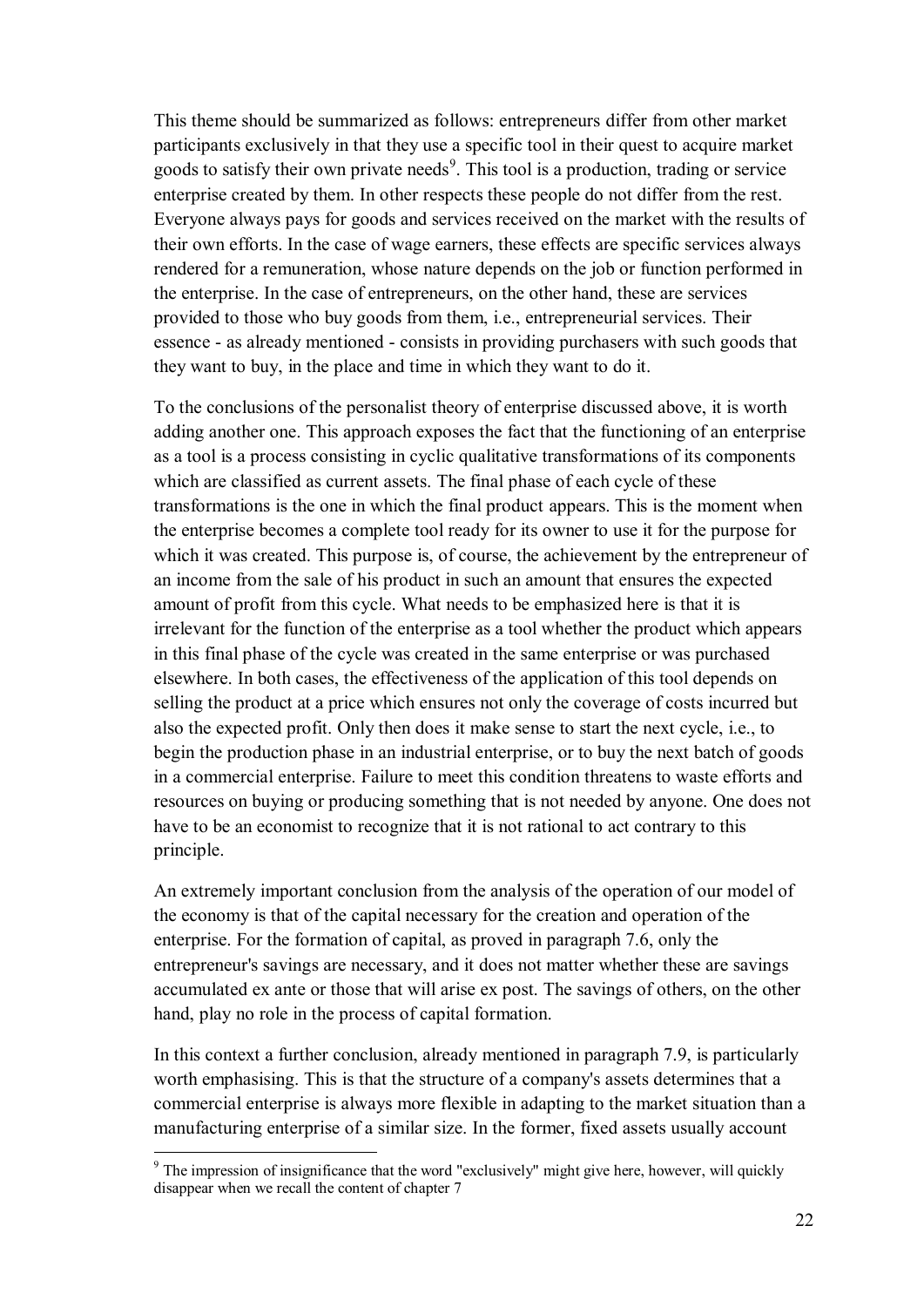for a smaller proportion of total assets and are more versatile. In a manufacturing company, fixed assets are usually dominated by special-purpose assets, whose features make it difficult to use them for production of products other than those for which they were created. All this causes that with a given capital it is more rational to engage in trading activity than in production activity. This second option - as already mentioned makes sense only in two cases. The first concerns the situation in which the costs of production of a given product in the place of establishment of the company are so lower than the costs of its purchase elsewhere that they give a chance to achieve the expected profit with an appropriate margin for risk. The second case, on the other hand, is a company entering the market with a new, original product, under the obvious condition that there is a real chance that this product will be accepted by buyers. However, this cannot be predicted in advance.

Some of the conclusions presented above stem from an analysis of the model, which assumed that man is a person of impeccable morality and that his only infirmity is an imperfect memory. Under such assumptions, the evolution of the model economy toward a system based on market exchange began with bullion money, an intermediate commodity whose substance was the best equivalent of all other commodities. However, when it turned out that the reciprocity of exchange could be guaranteed by a simple system of bilateral records of purchase and sale transactions, means of exchange had become unnecessary. Its place was eventually taken by a system of cashless settlements, called the credit money system, in which the monetary unit serves only as a unit of account (a measure of value). The mere use of this system of settlement, however, does not undermine any of the conclusions presented above.

The credit money system also proves to fulfill its function successfully when the assumption of people's absolute honesty is abolished. For, on the one hand, the system enforces reciprocity through the use of debt limits and, on the other hand, it makes it impossible to carry out abuses of a financial nature, which are possible in the classic money system. However, the most important feature of the credit money system is the fact that it is completely neutral from the point of view of the ways in which the needs of individual members of society are satisfied. In no way does it interfere with either satisfying some or all of the needs on their own, or supporting those who, for various reasons, are unable to do so, or with using market exchange in any role for that purpose. Its only task is to guarantee the reciprocity of exchange, which is the foundation of the development of the market economy. Due to the fact that money as an medium of exchange does not exist in this system, the cause of any changes occurring in the market can only be the result of what happens in the real sphere. This concerns both short-term changes and long-term changes.

Another important conclusion concerns human relations. Until the assumption of absolute honesty of people is abrogated, no form of government is necessary for the existence and development of the model economic system. The system of supreme values, which in this model consists of respect for life and property, as well as absolute honesty and respect for the right of every person to freely shape the quality of his or her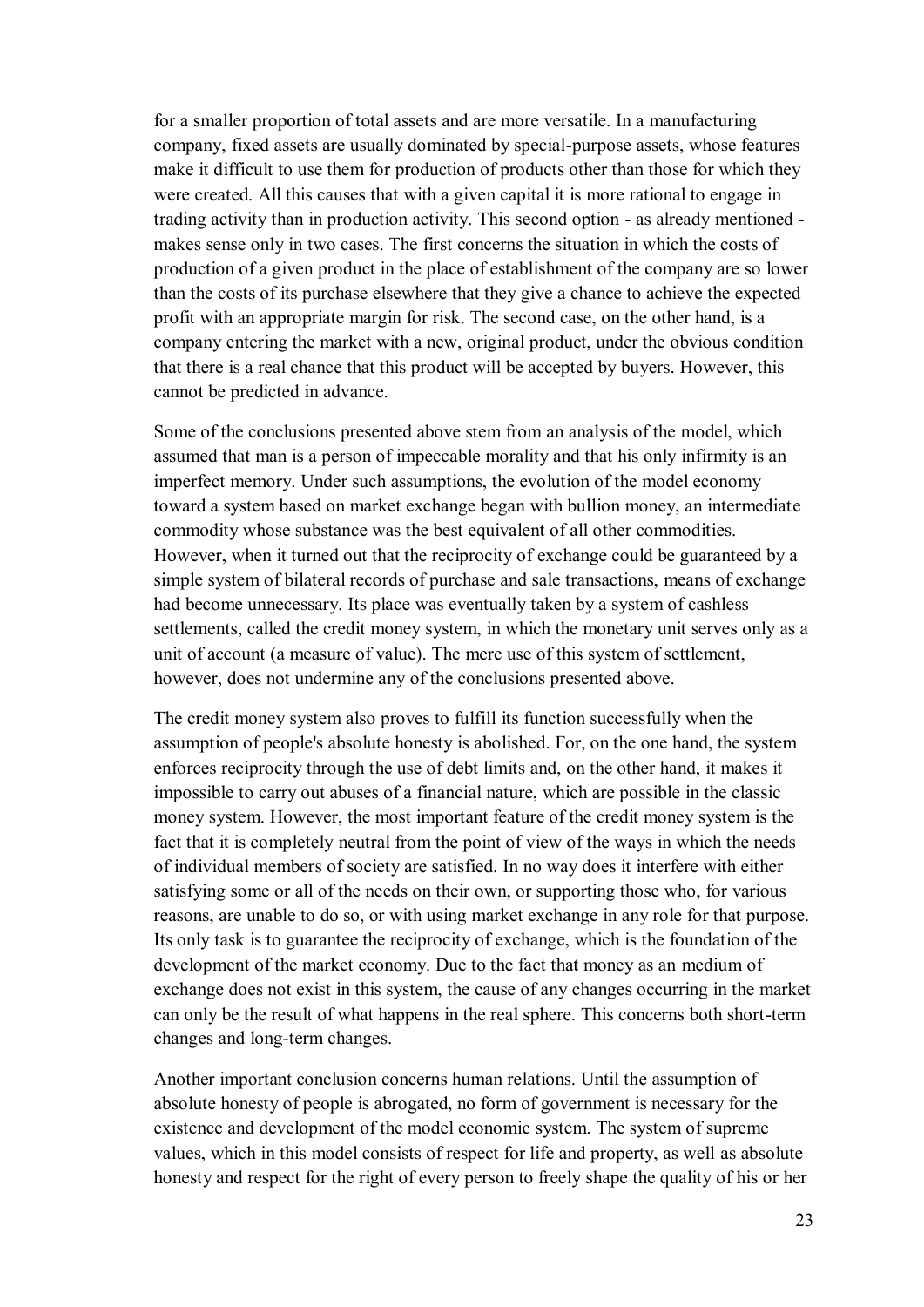life, with the additional assumption of free access to all natural resources, is completely sufficient for a market economy to develop there.

A form of government only becomes necessary when we "come down to earth" and accept as a fact that there are people who do not respect any of the above-mentioned supreme values, or only incidentally recognize some of them. Then, however, as outlined in Section 8.1, it is possible to conceive of a variant of a fully subservient system called the "stateless state", whose only task is to make laws that take up the defense of such a system of values. It is worth repeating, however, that the state understood in this way is not a subject of law and that no one in it has rights different from the others. With such assumptions, there is no reason why more than one state is needed on a global scale. A legal system conceived in this way provides the best conditions for the exercise of all so-called negative freedoms ("freedom from"). For it is a system of law that criminalizes only those behaviors arising from unlimited positive freedom ("freedom to") that compromise the quality of life of others.

The operation of such a model of state has a twofold effect on people of an economic nature. The first is an economically neutral head tax that finances public sector expenditures, and the second is the existence of the sector of public goods. Since in this utopian "stateless state" everyone bears the identical cost of its operation and everyone has identical rights, it is absolutely neutral towards those who adhere to the superior value system and fulfill their tax obligation, since it does not interfere in any way with how people arrange their lives.

The next conclusion concerning economic matters is also worth noting. The credit money system does not require the existence of any financial institutions other than the one which organizes and is responsible for the efficiency of the operation and safety of the settlement system (the global clearing bank). It also does not allow for the existence of any financial debt instruments. The only permissible type of debt is a negative balance of the settlement account, which determines the amount of the obligation to sell any good or service. Such a balance arises when a purchase is made in the absence of sufficient income. Similarly, the only kind of receivable is a positive balance of the settlement account, and its exclusive object is the right to purchase any goods. Thus, both debt and receivables in the credit money system have an exclusively real nature.

In view of the fact that the overdraft limit is in any case dependent on the estimated lifetime income of a person (this may be called individual creditworthiness), any attempt to borrow and lend money must be regarded as an unfair act because it threatens to break the principle of reciprocity. Both the borrower and the lender would be guilty of such a violation of the system's principle. For this reason, the credit money system must provide for a ban on granting and taking such loans.

In the absence of money and any financial debt instruments, there is no interest rate in the credit money system. This is self-explanatory if only we constantly remember that the principles of voluntariness, reciprocity and equivalence lie at the heart of market exchange, and that the objects of receivables and payables are exclusively commodities.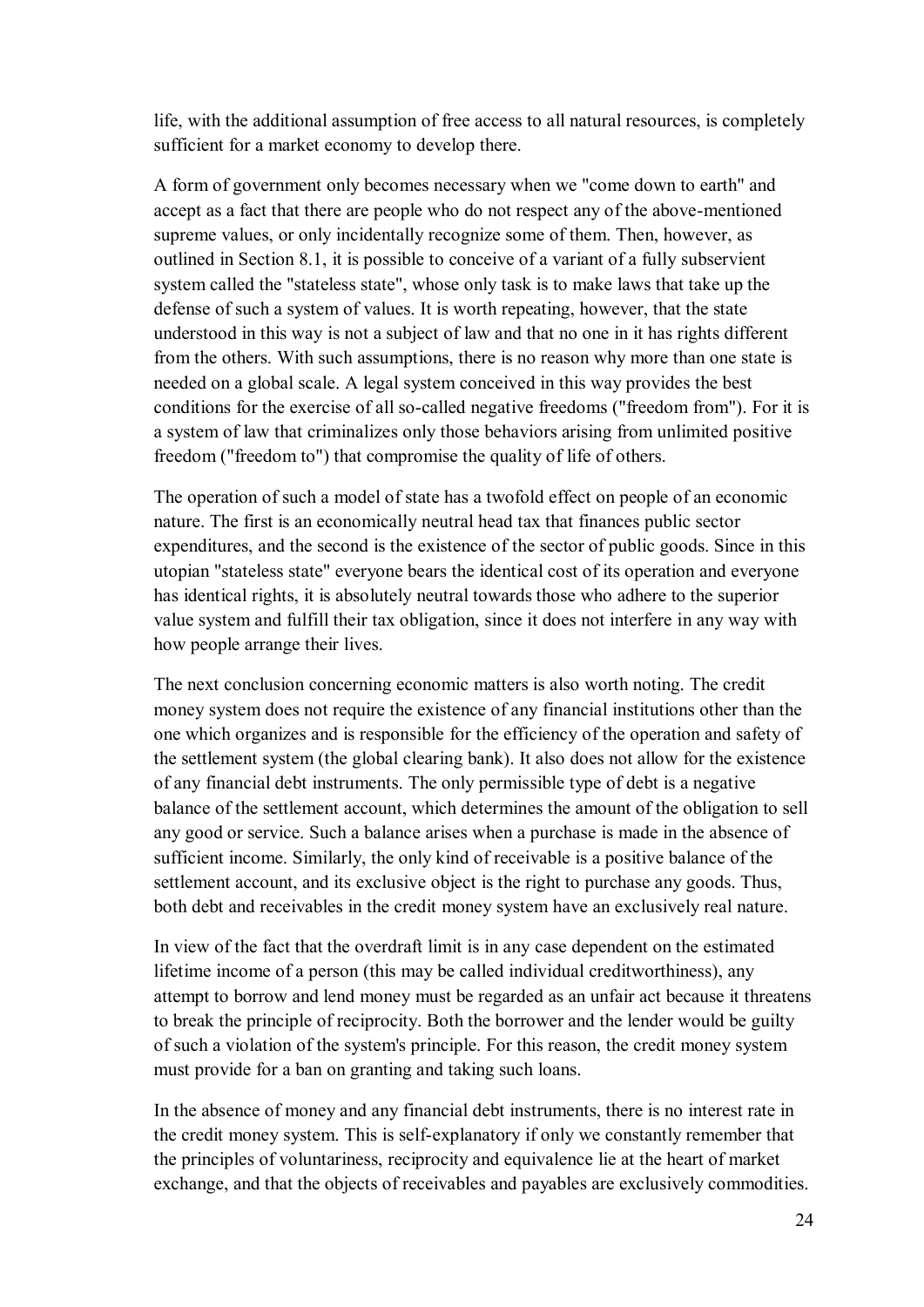Therefore, there is no reason why deferring the purchase(s) should result in an increase in the monetary value of the income holder's rights. The same is true of a person with a negative balance; having bought a commodity, he must provide an equivalent to others, that is, sell enough of his own commodity to generate the income necessary to balance the account. There is, therefore, no room here for any change in the original relations resulting from transactions between market participants.

The absence of money in the role of a medium of exchange and the absence of financial institutions and instruments related to this function of money, as well as the absence of the state as an economic entity does not in any way prevent our model economy based on market exchange from developing. The only factors driving its mechanism are those needs that people decide to satisfy through market exchange. This requires each person to play two roles in the market: supplier on the one hand and buyer on the other. This condition must always be fulfilled, regardless of the degree of economic development and the way in which transactions are concluded and settled. The order in which this happens is irrelevant. What does matter, however, is that the value of each person's actual demand over his lifetime is determined by his realized supply.

The objective law of human action is the one that states that everyone achieves exactly as much as results from the quantity and quality of the effort he puts into what he has intended for himself under the given circumstances. In the sphere of actions directed to the acquisition of goods and services, this law means that each person achieves as much as he is willing to give himself. This conclusion is obvious when it comes to goods that are self-generated from what the person himself obtains from the natural environment. However, it cannot be falsified even when the means of acquiring goods is market exchange. This is determined by the principle of reciprocity, whose existence and operation is indisputable in the system of direct exchange, but which is also confirmed in the credit money system. The only difference between the first and second means of acquiring goods is that, when using the market, one satisfies one's own needs with goods obtained from others but pays for them with one's own goods. The only exception to this rule is when goods and/or services are obtained for free, that is, at someone else's expense.

This principle refers to a model in which no one interferes in matters of the quality of life of the members of the community, and the only task of the legal system is to protect the natural rights of every human being, i.e. the right to life, the right of ownership of the effects of their efforts, and the right to ensure for themselves and their loved ones a quality of life according to their own criteria. Otherwise, someone receives more than he deserves at the expense of those who have had the results of their efforts taken away by force or deceit, and such a community enters a path of progressive disintegration. From a community of people who are free and equal in rights, it is transformed into a community based on privilege and legal coercion, and its maintenance requires the progressive enslavement of the governed by those in power.